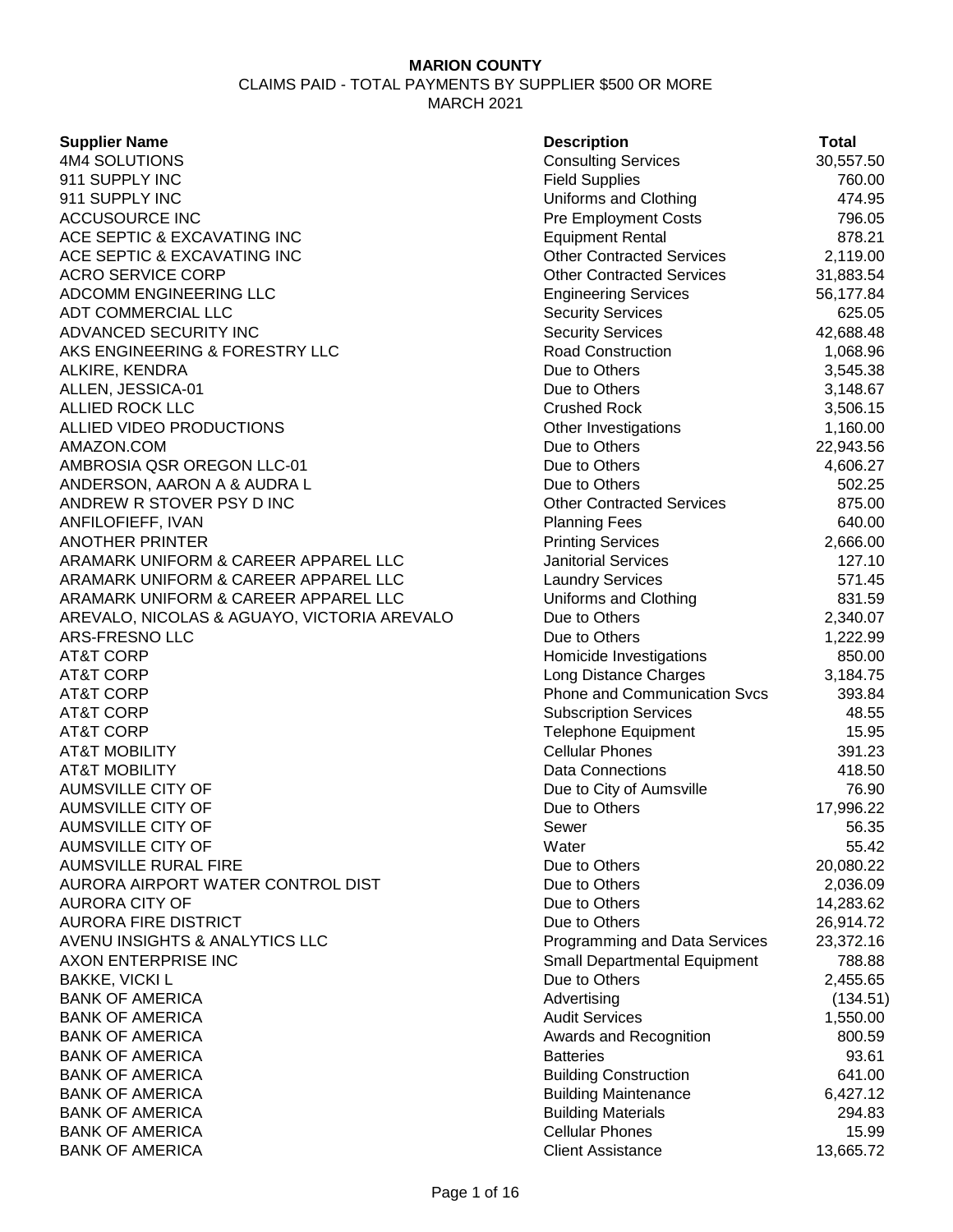### **Supplier Name**

| <b>Supplier Name</b>   | <b>Description</b>                  | Total      |
|------------------------|-------------------------------------|------------|
| <b>BANK OF AMERICA</b> | <b>Commercial Travel</b>            | 710.37     |
| <b>BANK OF AMERICA</b> | <b>Computers Non Capital</b>        | 755.09     |
| <b>BANK OF AMERICA</b> | Conferences                         | 6,665.00   |
| <b>BANK OF AMERICA</b> | <b>County Parking</b>               | (1,950.00) |
| <b>BANK OF AMERICA</b> | <b>Court Services</b>               | 443.99     |
| <b>BANK OF AMERICA</b> | <b>Credit Card Fees</b>             | 25.00      |
| <b>BANK OF AMERICA</b> | <b>Data Connections</b>             | 184.59     |
| <b>BANK OF AMERICA</b> | <b>Departmental Supplies</b>        | 9,695.52   |
| <b>BANK OF AMERICA</b> | Dept Equipment Maintenance          | 809.95     |
| <b>BANK OF AMERICA</b> | <b>Device Licenses</b>              | 200.00     |
| <b>BANK OF AMERICA</b> | <b>Drugs</b>                        | 88.68      |
| <b>BANK OF AMERICA</b> | Due to Others                       | 49.38      |
| <b>BANK OF AMERICA</b> | Dues and Memberships                | 3,318.82   |
| <b>BANK OF AMERICA</b> | <b>Electrical Supplies</b>          | 795.43     |
| <b>BANK OF AMERICA</b> | <b>Field Supplies</b>               | 6,654.69   |
| <b>BANK OF AMERICA</b> | <b>First Aid Supplies</b>           | 81.00      |
| <b>BANK OF AMERICA</b> | <b>Food Services</b>                | 116.28     |
| <b>BANK OF AMERICA</b> |                                     |            |
|                        | <b>Food Supplies</b>                | 2,017.16   |
| <b>BANK OF AMERICA</b> | Gasoline                            | 213.23     |
| <b>BANK OF AMERICA</b> | <b>Grounds Maintenance</b>          | 639.36     |
| <b>BANK OF AMERICA</b> | Hazardous Waste Disposal            | 38.00      |
| <b>BANK OF AMERICA</b> | Homicide Investigations             | 327.10     |
| <b>BANK OF AMERICA</b> | <b>Institutional Supplies</b>       | 2,718.27   |
| <b>BANK OF AMERICA</b> | Inventories                         | 7,825.24   |
| <b>BANK OF AMERICA</b> | <b>Janitorial Supplies</b>          | 1,567.02   |
| <b>BANK OF AMERICA</b> | Lodging                             | 761.09     |
| <b>BANK OF AMERICA</b> | Meals                               | 292.51     |
| <b>BANK OF AMERICA</b> | <b>Medical Supplies</b>             | 483.56     |
| <b>BANK OF AMERICA</b> | Meetings                            | 759.29     |
| <b>BANK OF AMERICA</b> | Miscellaneous Expense               | 5,306.83   |
| <b>BANK OF AMERICA</b> | <b>Office Equipment Capital</b>     | 224.91     |
| <b>BANK OF AMERICA</b> | <b>Office Supplies</b>              | 19,634.41  |
| <b>BANK OF AMERICA</b> | Parking                             | 2,157.00   |
| <b>BANK OF AMERICA</b> | Parts                               | 1,615.31   |
| <b>BANK OF AMERICA</b> | Permits                             | 225.00     |
| <b>BANK OF AMERICA</b> | Phone and Communication Svcs        | 74.95      |
| <b>BANK OF AMERICA</b> | Postage                             | 1,840.54   |
| <b>BANK OF AMERICA</b> | <b>Printing Services</b>            | 29.00      |
| <b>BANK OF AMERICA</b> | <b>Professional Licenses</b>        | 282.00     |
| <b>BANK OF AMERICA</b> | Propane                             | 16.49      |
| <b>BANK OF AMERICA</b> | Publications                        | 1,357.38   |
| <b>BANK OF AMERICA</b> | Radios and Accessories              | 2,165.17   |
| <b>BANK OF AMERICA</b> | Remodels and Site Improvements      | 1,269.65   |
| <b>BANK OF AMERICA</b> | <b>Safety Clothing</b>              | 1,545.54   |
| <b>BANK OF AMERICA</b> | <b>Safety Equipment</b>             | 341.11     |
| <b>BANK OF AMERICA</b> | <b>Security Services</b>            | 14.99      |
| <b>BANK OF AMERICA</b> | <b>Small Departmental Equipment</b> | 9,140.09   |
| <b>BANK OF AMERICA</b> | <b>Small Office Equipment</b>       | 3,026.86   |
| <b>BANK OF AMERICA</b> | <b>Small Tools</b>                  | 1,407.38   |
| <b>BANK OF AMERICA</b> | Software                            | 105.99     |
| <b>BANK OF AMERICA</b> | <b>Subscription Services</b>        | 2,347.45   |
| <b>BANK OF AMERICA</b> | <b>Telephone Equipment</b>          | 113.91     |
| <b>BANK OF AMERICA</b> | <b>Tires and Accessories</b>        | 585.52     |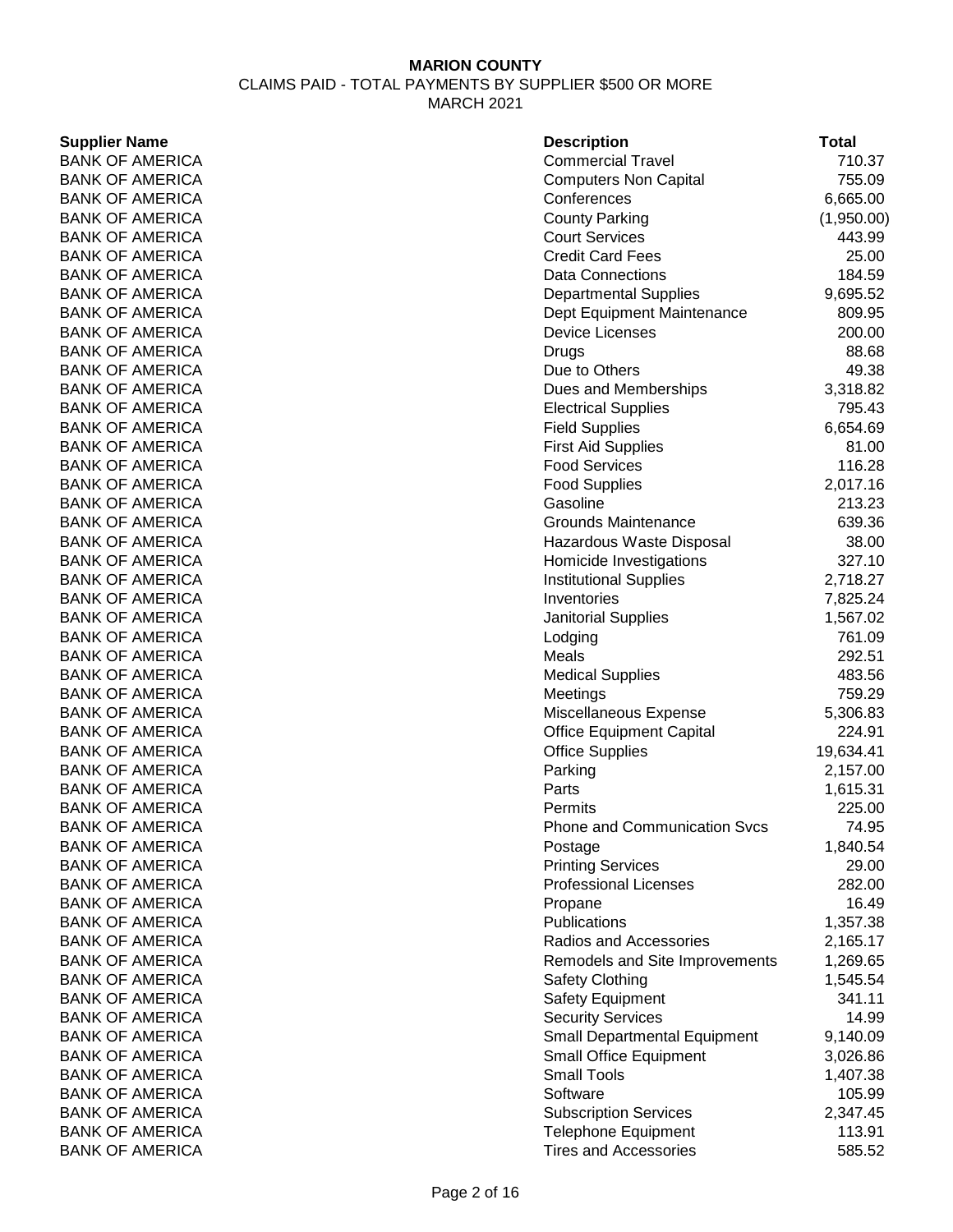CLAIMS PAID - TOTAL PAYMENTS BY SUPPLIER \$500 OR MORE MARCH 2021

| <b>Supplier Name</b>                           | <b>Description</b>                                | <b>Total</b> |
|------------------------------------------------|---------------------------------------------------|--------------|
| <b>BANK OF AMERICA</b>                         | Training                                          | 5,365.67     |
| <b>BANK OF AMERICA</b>                         | Uniforms and Clothing                             | 2,684.13     |
| <b>BANK OF AMERICA</b>                         | <b>Vehicle Registration</b>                       | 70.00        |
| <b>BANK OF AMERICA</b>                         | Vehicle Rental                                    | 66.83        |
| <b>BANK OF AMERICA</b>                         | <b>Victim Emergency Services</b>                  | 408.77       |
| <b>BANK OF AMERICA</b>                         | <b>Wellness Services</b>                          | 19.99        |
| BANTHER, ROGER E & MACLAURIN, JOYS F           | Due to Others                                     | 4,643.96     |
| <b>BARAJAS, ALMA</b>                           | Due to Others                                     | 655.56       |
| <b>BARKER, LETHA B</b>                         | Due to Others                                     | 1,792.18     |
| <b>BASS, CASEY ROBERT</b>                      | <b>Road Construction</b>                          | 2,200.00     |
| BATTERIES NORTHWEST INC                        | Inventories                                       | 1,117.61     |
| BEGGS CONSTRUCTION INC                         | Due to Others                                     | 4,142.53     |
| <b>BEST POTS INC</b>                           | <b>Building Maintenance</b>                       | 694.00       |
| <b>BEST POTS INC</b>                           | <b>Equipment Rental</b>                           | 739.20       |
| <b>BEST POTS INC</b>                           | Sewer Maintenance                                 | 3,360.00     |
| <b>BI INC</b>                                  | <b>Other Contracted Services</b>                  | 831.60       |
| <b>BI INC</b>                                  | <b>Small Departmental Equipment</b>               | 55,133.76    |
| <b>BIO-TEK MEDICAL INC</b>                     | <b>Equipment Rental</b>                           | 835.50       |
| <b>BIRCH TREE LAW PC</b>                       | Due to State Ct Conciliation                      | 1,920.00     |
| BLUE SPRUCE BUILDERS INC                       | <b>Building Construction</b>                      | 70,425.49    |
| BOEHRINGER INGELHEIM ANIMAL HEALTH USA INC     | Vaccines                                          | 651.88       |
| <b>BOLD, TRACY L</b>                           | Due to Others                                     | 1,677.61     |
| BOLTON, GREGORY A & COLLEEN R                  | Due to Others                                     | 2,494.73     |
|                                                |                                                   | 548.30       |
| <b>BORCHERS, KAREN L</b><br>BP HOSPITALITY LLC | Due to Others<br><b>Other Contracted Services</b> |              |
|                                                |                                                   | 219,841.10   |
| <b>BPS TACTICAL INC</b>                        | Uniforms and Clothing                             | 506.00       |
| BRADLEY FAMILY TRUST THE                       | <b>Building Rental Private</b>                    | 7,175.29     |
| BRAVO FERNANDEZ, RIGOBERTO                     | <b>Road Construction</b>                          | 2,400.00     |
| <b>BRIDGES TO CHANGE INC</b>                   | <b>Client Assistance</b>                          | 733.30       |
| <b>BRIDGES TO CHANGE INC</b>                   | <b>Housing Subsidies</b>                          | 3,150.00     |
| BRIDGEWAY RECOVERY SERVICES INC                | <b>Health Providers</b>                           | 515.00       |
| BRIDGEWAY RECOVERY SERVICES INC                | <b>Housing Subsidies</b>                          | 2,100.00     |
| BRIDGEWAY RECOVERY SERVICES INC                | <b>Social Services</b>                            | 39,688.41    |
| <b>BROWN &amp; BROWN NORTHWEST</b>             | <b>Excess Liability Insurance</b>                 | 266,334.00   |
| <b>BROWN &amp; BROWN NORTHWEST</b>             | <b>Insurance Brokers</b>                          | 34,135.23    |
| <b>BROWN &amp; BROWN NORTHWEST</b>             | <b>Liability Insurance Premiums</b>               | 35,438.00    |
| <b>BROWN &amp; BROWN NORTHWEST</b>             | Malpractice Insurance Premiums                    | 92,355.75    |
| <b>BROWN &amp; BROWN NORTHWEST</b>             | <b>Property Insurance Premiums</b>                | 145,552.00   |
| <b>BROWN &amp; CALDWELL</b>                    | <b>Engineering Services</b>                       | 14,713.75    |
| BROWN, SAMANTHA JORDAN                         | Due to Others                                     | 660.02       |
| <b>BRUSH, EMILY</b>                            | <b>Road Construction</b>                          | 2,300.00     |
| <b>BURTON, MICHAEL B</b>                       | Due to Others                                     | 685.96       |
| <b>BUSINESS CONNECTIONS INC</b>                | <b>Other Contracted Services</b>                  | 359.00       |
| <b>BUSINESS CONNECTIONS INC</b>                | Pagers                                            | 187.95       |
| <b>BUSINESS MANAGEMENT DAILY</b>               | Publications                                      | 1,040.00     |
| <b>C &amp; J NURSE STAFFING LLC</b>            | <b>Medical Services</b>                           | 13,921.25    |
| C J HANSEN CO INC                              | <b>Building Maintenance</b>                       | 5,499.00     |
| CALVERT TECHNICAL SERVICES                     | <b>Office Equipment Maintenance</b>               | 1,200.00     |
| CANNON COCHRAN MGMT SERVICES INC               | <b>Insurance Admin Services</b>                   | 9,250.00     |
| CANNON COCHRAN MGMT SERVICES INC               | <b>Workers Comp Claims</b>                        | 55,985.34    |
| CANON FINANCIAL SERVICES INC                   | <b>Equipment Rental</b>                           | 16,445.87    |
| CANON FINANCIAL SERVICES INC                   | Office Equipment Maintenance                      | 11,527.38    |
| <b>CAPPELLI MILES</b>                          | Advertising                                       | 26,281.45    |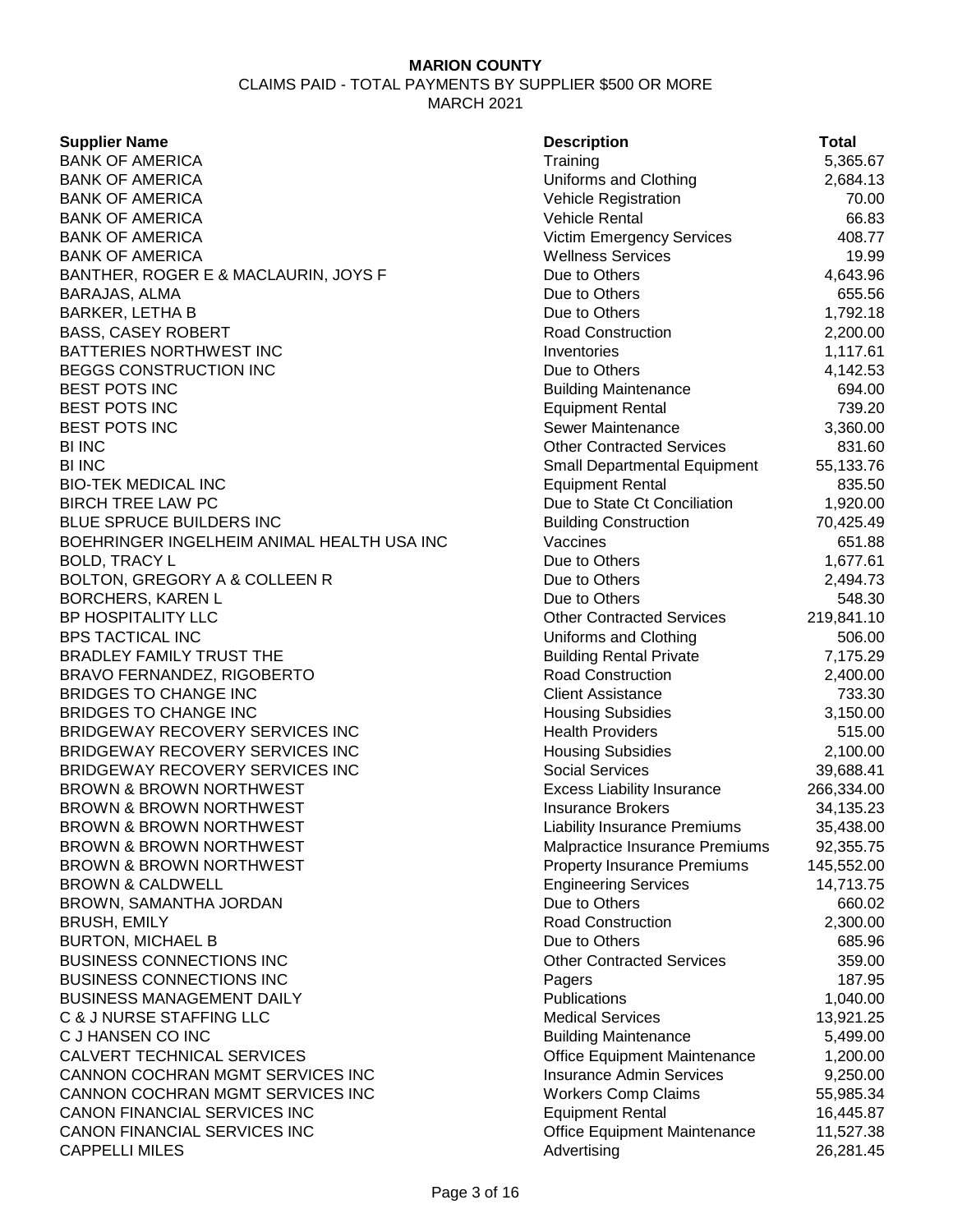CLAIMS PAID - TOTAL PAYMENTS BY SUPPLIER \$500 OR MORE MARCH 2021

### **Supplier Name**

CARDINAL HEALTH 110 LLC CARNAY, CASEY A CARSON OIL CO INC CARSON OIL CO INC CARSON OIL CO INC **CARTER & COMPANY INC CASA MARQUEZ CASCADE CENTERS INC** CASCADE SCHOOL DISTRICT #5 CASCADE SOUND INC **CASCADE SOUND INC CASCADE SOUND INC CASCADE TIRE FACTORY CASCADE TIRE FACTORY** CDW GOVERNMENT LLC CDW GOVERNMENT LLC CDW GOVERNMENT LLC CENTER FOR INTEGRATED INTERVENTION CENTRAL SCHOOL DISTRICT #13J CENTURYLINK-QWEST CENTURYLINK-QWEST CENTURYLINK-QWEST **CERIUM NETWORKS INC** CFM ADVOCATES CHANPANG, LAI CHANPANG, LAI PON - DO NOT USE **CHARM-TEX INC** CHEMEKETA COMMUNITY COLLEGE CHEMEKETA COMMUNITY COLLEGE CHEMEKETA COMMUNITY COLLEGE **CHEMEKETA LIBRARY** CHIN, XIU LAN CIGNA GROUP INSURANCE CIGNA GROUP INSURANCE CIGNA GROUP INSURANCE CIGNA GROUP INSURANCE CLEAN EARTH ENVIRONMENTAL SOLUTIONS INC CLEAN HARBORS ENVIRONMENTAL SERVICES INC **CLEAN WATER TECHNOLGIES LLC** CLEANNET OF THE NORTHWEST **CLIMA-TECH CORP CMP ROTH FARMS LLC** COLHOUER, ALISON L **COLUMBIA BANK COLUMBIA BANK** COLUMBIA BODY MFG CO INC COMCAST Data Connections 6,490.77 COMMERCIAL BUSINESS FURNITURE COMMUNITY SUPPORT SERVICES INC COMPLETE WIRELESS SOLUTIONS COMPLETE WIRELESS SOLUTIONS COOK, JOHN L COOPER, MICHELE & DAMIAN

| <b>Description</b>                   | Total         |
|--------------------------------------|---------------|
| Drugs                                | 6,540.02      |
| Due to Others                        | 541.19        |
| Diesel                               | 2,288.50      |
| <b>Fuel Inventory</b>                | 69,560.76     |
| Gasoline                             | 641.31        |
| <b>Road Construction</b>             | 212,678.08    |
| <b>Client Assistance</b>             | 645.45        |
| <b>Insurance Admin Services</b>      | 4,196.80      |
| Due to Others                        | 189,831.39    |
| Departmental Equipment Capital       | 346,555.00    |
| <b>Office Equipment Capital</b>      | 1,490.00      |
| <b>Other Contracted Services</b>     | (346, 555.00) |
| Inventories                          | 5,490.86      |
| Miscellaneous Expense                | 85.93         |
| <b>Computer Hardware Capital</b>     | 7,860.78      |
| <b>Computers Non Capital</b>         | 872.70        |
| <b>Small Office Equipment</b>        | 3,480.69      |
| <b>Other Contracted Services</b>     | 3,637.50      |
| Due to Others                        | 2,617.09      |
| <b>Data Connections</b>              | 301.74        |
| Long Distance Charges                | 1,399.90      |
| <b>Phone and Communication Svcs</b>  | 26,011.97     |
| Software                             | 7,030.20      |
| <b>Other Contracted Services</b>     | 8,628.90      |
| <b>Road Construction</b>             | 1,900.00      |
| Due to Others                        | 3,550.11      |
| <b>Institutional Supplies</b>        | 2,067.12      |
| <b>Building Rental Private</b>       | 826.79        |
| Due to Others                        | 512,719.40    |
| Water                                | 1,072.86      |
| Due to Others                        | 48,033.30     |
| Due to Others                        | 3,393.17      |
| <b>Disability Insurance Premiums</b> | 27,972.59     |
| Life Insurance Premiums              | 13,955.88     |
| Optional Life Insurance              | 11,491.77     |
| Vol ST Disability Insurance          | 7,601.11      |
| Hazardous Waste Disposal             | 110,752.86    |
| Hazardous Waste Disposal             | 2,500.00      |
| Training                             | 760.00        |
| <b>Janitorial Services</b>           | 35,206.85     |
| <b>Computer Software Maintenance</b> | 4,670.00      |
| <b>Customer Deposits</b>             | 2,000.00      |
| Due to Others                        | 1,850.94      |
| <b>Interest Payments</b>             | 81,902.48     |
| <b>Principal Payments</b>            | 342,838.57    |
| Inventories                          | 2,073.31      |
| <b>Data Connections</b>              | 6,490.77      |
| <b>Small Office Equipment</b>        | 3,337.31      |
| <b>Health Providers</b>              | 2,382.00      |
| Inventories                          | 6,227.75      |
| Radios and Accessories               | 4,324.95      |
| <b>Outstanding Checks</b>            | 7,345.97      |
| Due to Others                        | 853.31        |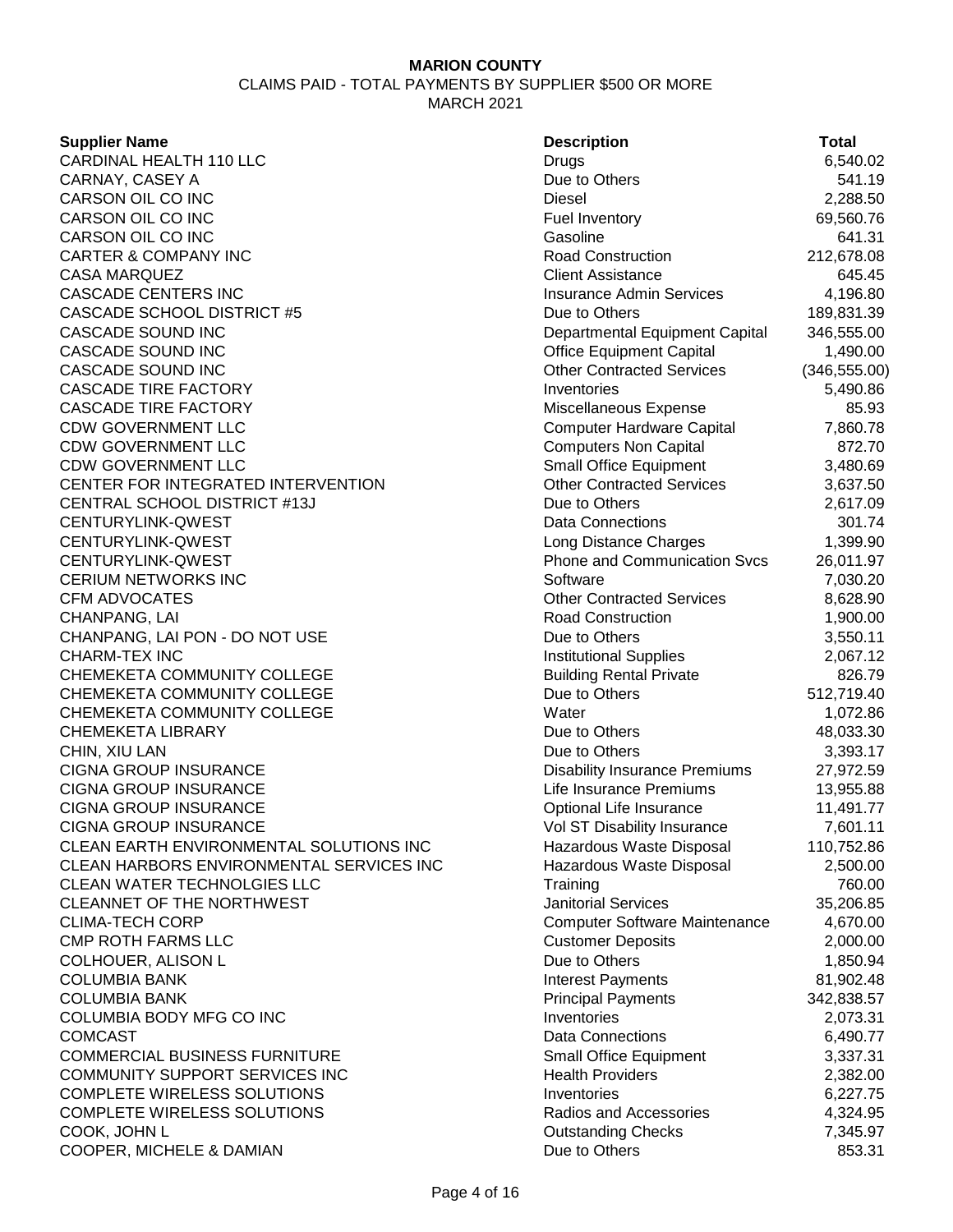CLAIMS PAID - TOTAL PAYMENTS BY SUPPLIER \$500 OR MORE MARCH 2021

### **Supplier Name**

CORAL SALES CO CORE TELECOM SYSTEMS INC CORELOGIC TAX SVCS CORRECT RX PHARMACY SERVICES INC COSNER, KATHERINE **COSTCO WHOLESALE** COSTCO WHOLESALE COSTCO WHOLESALE **COSTCO WHOLESALE** COSTCO WHOLESALE COSTCO WHOLESALE COTTERELL, JAMES D COUCH POLYGRAPH SERVICES LLC COVIUS MTG SOLUTIONS **CRABTREE CRUSHING INC** CRAFCO INC 3,160.00 **CRISIS CHAPLAINCY SERVICES** CROSSWATER STRATEGIES LLC **CTS LANGUAGELINK** D & O GARBAGE SERVICE D R HORTON INC-PORTLAND DALKE, MINDI DASH MEDICAL GLOVES DAVID EVANS & ASSOCIATES INC DAVID EVANS & ASSOCIATES INC DAVIS WRIGHT TREMAINE LLP DAVIS, RICHARD D & DIANA M DAYS INN BLACK BEAR DEGEORGE, ELAINE DELL MARKETING LP DELL MARKETING LP DELL MARKETING LP DELTA OPERATIONS DENNIS PETERSON EQUIPMENT COMPANY DEPAUL INDUSTRIES INC **DERBY INDUSTRIES** DETROIT CITY OF DETROIT CITY OF DI EXCAVATING INC DIAGNOSTIC LABORATORIES DIAMOND MOWERS INC DIETER, KAY L MD DILORENZO, JOANNE **DKS ASSOCIATES** DKS ASSOCIATES DONALD CITY OF DONALD CITY OF DONALD CITY OF DOWL LLC Bridge Construction 17,870.38 DOWL LLC Road Construction 45,735.47 DOWNTOWN STORAGE & WAREHOUSE LLC DRAKES CROSSING FIRE DISTRICT DUKES, AARON

| <b>Description</b>                    | <b>Total</b> |
|---------------------------------------|--------------|
| Safety Improvements                   | 6,169.40     |
| Inventories                           | 2,967.29     |
| Due to Others                         | 411,761.74   |
| Drugs                                 | 20,682.34    |
| Due to Others                         | 2,312.25     |
| <b>Building Materials</b>             | 252.64       |
| <b>Client Assistance</b>              | 69.92        |
| Departmental Supplies                 | 60.65        |
| <b>Food Supplies</b>                  | 1,095.65     |
| Janitorial Supplies                   | 208.06       |
| Miscellaneous Expense                 | 5.24         |
| Due to Others                         | 5,655.74     |
| Polygraph Services                    | 1,260.00     |
| Due to Others                         | 3,291.89     |
| <b>Crushed Rock</b>                   | 1,259.18     |
| Inventories                           | 3,160.00     |
| <b>Public Safety Program Services</b> | 1,114.00     |
| <b>Other Contracted Services</b>      | 5,000.00     |
| <b>Interpreters and Translators</b>   | 604.35       |
| Garbage Disposal and Recycling        | 2,355.70     |
| Due to Others                         | 593.40       |
| <b>Planning Fees</b>                  | 1,565.00     |
| <b>Medical Supplies</b>               | 780.70       |
| <b>Bridge Construction</b>            | 2,478.90     |
| Ferries                               | 176.61       |
| <b>Other Contracted Services</b>      | 15,767.65    |
| Due to Others                         | 967.87       |
| <b>Housing Subsidies</b>              | 3,415.72     |
| Due to Others                         | 2,921.68     |
| <b>Computers Non Capital</b>          | 59,347.33    |
| <b>Medical Services</b>               | 1,381.26     |
| <b>Small Office Equipment</b>         | 224.19       |
| Laboratory Services                   | 3,744.00     |
| <b>Laundry Services</b>               | 3,250.75     |
| <b>Security Services</b>              | 45,634.04    |
| <b>Institutional Supplies</b>         | 21,950.73    |
| Due to Others                         | 1,400.23     |
| <b>Other Contracted Services</b>      | 15,000.00    |
| <b>Justice Court Deposits</b>         | 940.00       |
| XRay Services                         | 2,531.00     |
| Departmental Equipment Capital        | 13,660.00    |
| <b>Medical Services</b>               | 19,305.00    |
| Due to Others                         | 1,162.50     |
| <b>Road Construction</b>              | 942.36       |
| Safety Improvements                   | 2,014.88     |
| Due to Others                         | 2,413.18     |
| <b>Other Contracted Services</b>      | 15,000.00    |
| Sewer Maintenance                     | 13,880.62    |
| <b>Bridge Construction</b>            | 17,870.38    |
| <b>Road Construction</b>              | 45,735.47    |
| <b>Building Rental Private</b>        | 19,955.00    |
| Due to Others                         | 1,997.91     |
| <b>Road Construction</b>              | 1,900.00     |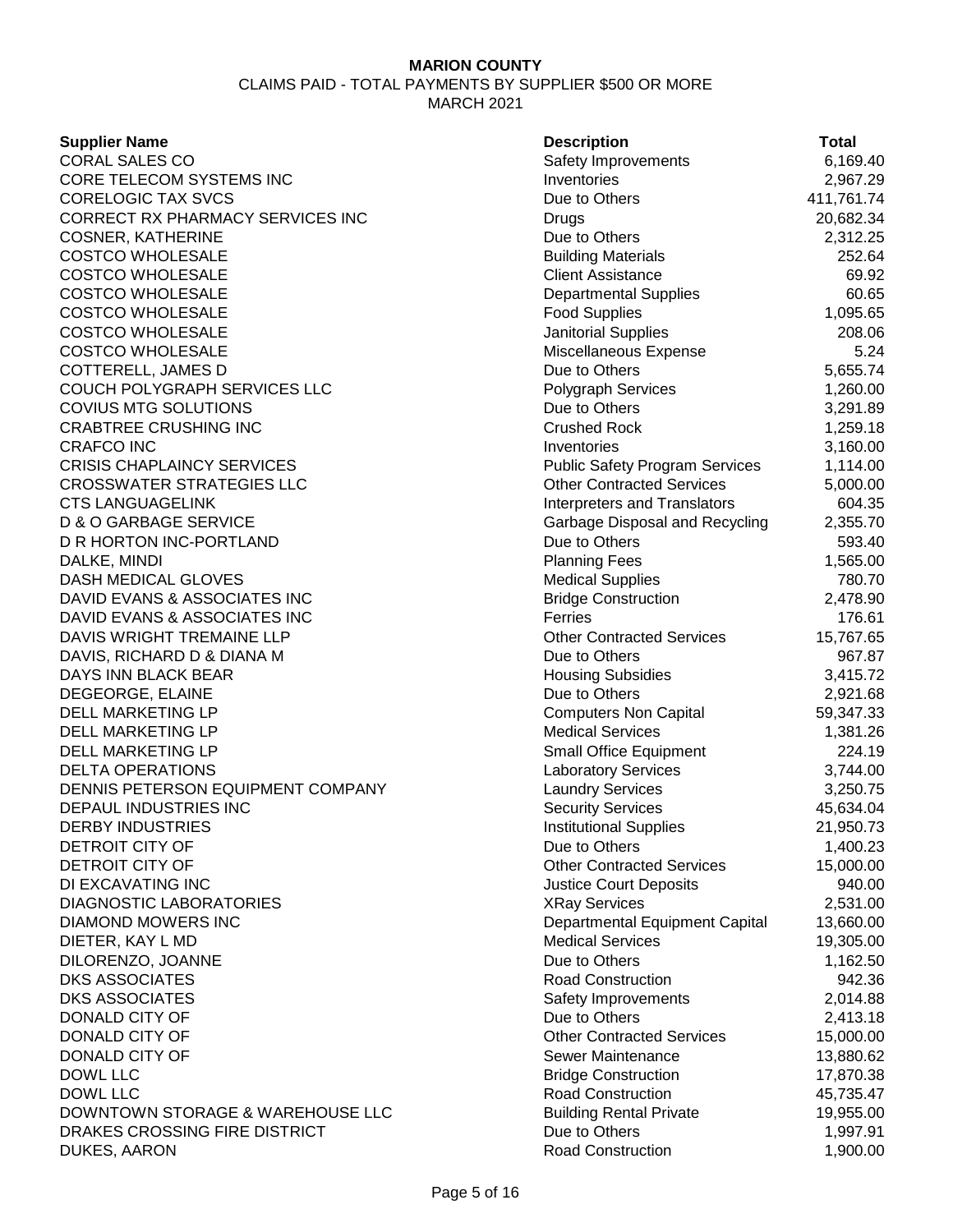CLAIMS PAID - TOTAL PAYMENTS BY SUPPLIER \$500 OR MORE MARCH 2021

| <b>Supplier Name</b>                               | <b>Description</b>                | <b>Total</b> |
|----------------------------------------------------|-----------------------------------|--------------|
| DYNAMIC SALES & SERVICE                            | Departmental Equipment Capital    | 14,187.37    |
| DYNAMIC SALES & SERVICE                            | Dept Equipment Maintenance        | 450.00       |
| ESRI                                               | <b>Computer Software Capital</b>  | 500.00       |
| EFFECTIVE FOUNDATIONS EVALUATION & COUNSELING SVCS | <b>Other Contracted Services</b>  | 545.00       |
| ELKHORN GOLF & RESORT LLC                          | Due to Others                     | 778.01       |
| <b>ENCORE GLASS</b>                                | <b>Building Maintenance</b>       | 700.00       |
| EQUITY WEST LTH POOL V LLC                         | Due to Others                     | 1,604.36     |
| ERICKSON, NANCY C                                  | Due to Others                     | 2,027.54     |
| <b>ESTATE OF CECRLE, THOMAS</b>                    | Due to Others                     | 898.92       |
| EVANS, RICHARD P JR LLC                            | <b>Building Maintenance</b>       | 950.00       |
| <b>EXCLUSION SCREENING LLC</b>                     | <b>Pre Employment Costs</b>       | 2,815.00     |
| <b>EXECUTIVE INFORMATION SERVICES INC</b>          | <b>Computer Software Capital</b>  | 95,050.00    |
| FAIRWAY DEVELOPMENT GROUP INC                      | <b>Building Rental Private</b>    | 2,515.00     |
| <b>FALCK NORTHWEST CORP</b>                        | <b>Other Contracted Services</b>  | 23,040.00    |
| <b>FASTENAL CO</b>                                 | Inventories                       | 2,761.06     |
| FEBRES, LAURA                                      | <b>Client Assistance</b>          | 2,700.00     |
| <b>FEDEX</b>                                       | Postage                           | 639.36       |
| <b>FERGUSON ENTERPRISES INC</b>                    | <b>Building Maintenance</b>       | 234.11       |
| <b>FERGUSON ENTERPRISES INC</b>                    | <b>Grounds Maintenance</b>        | 1,890.03     |
| <b>FERGUSON ENTERPRISES INC</b>                    | Pipe                              | 679.60       |
| <b>FERRELL GAS</b>                                 | Propane                           | 1,600.33     |
| FIGUEROA, JOSEFINA                                 | <b>Health Providers</b>           | 794.00       |
| FINLEY BUTTES LANDFILL                             | Leachate Disposal                 | 27,169.13    |
| FIRST AMERICAN TITLE CO                            | Due to Others                     | 10,060.83    |
| FIRST AMERICAN TITLE CO-01                         | Due to Others                     | 2,764.03     |
| FIRST REPUBLIC BANK                                | Due to Others                     | 2,605.00     |
| FISHER, MONTY D & MARY L                           | Due to Others                     | 809.02       |
| <b>FOUNDATION ENGINEERING INC</b>                  | <b>Bridge Construction</b>        | 1,565.11     |
| <b>FOWLER HOMES LLC</b>                            | Due to Others                     | 2,483.04     |
| <b>GALT FOUNDATION</b>                             | <b>Other Contracted Services</b>  | 5,003.44     |
| <b>GALT FOUNDATION</b>                             | <b>Temporary Staffing</b>         | 11,855.91    |
| <b>GARTEN SERVICES INC</b>                         | <b>Battery Recycling</b>          | 1,986.80     |
| <b>GARTEN SERVICES INC</b>                         | <b>Document Disposal Services</b> | 1,666.00     |
| <b>GARTEN SERVICES INC</b>                         | <b>Grounds Maintenance</b>        | 12,023.42    |
| <b>GARTEN SERVICES INC</b>                         | <b>Mail Services</b>              | 12,513.74    |
| <b>GARTEN SERVICES INC</b>                         | Postage                           | 5,584.56     |
| <b>GARTEN SERVICES INC</b>                         | <b>Printing Services</b>          | 118.00       |
| <b>GATES RURAL FIRE DISTRICT</b>                   | Due to Others                     | 1,914.76     |
| <b>GERATHS, NOLAN A</b>                            | Due to Others                     | 1,399.92     |
| <b>GERVAIS CITY OF</b>                             | Due to City of Gervais            | 1,359.00     |
| <b>GERVAIS CITY OF</b>                             | Due to Others                     | 17,149.12    |
| <b>GERVAIS SCHOOL DISTRICT #1</b>                  | Due to Others                     | 74,896.79    |
| <b>GLASS GUYS INC THE</b>                          | Vehicle Maintenance               | 762.00       |
| GOODMAN, JASON & EMILY                             | Due to Others                     | 2,829.06     |
| <b>GRAINGER</b>                                    | <b>Batteries</b>                  | 25.92        |
| <b>GRAINGER</b>                                    | <b>Building Maintenance</b>       | 33.02        |
| <b>GRAINGER</b>                                    | <b>Departmental Supplies</b>      | 135.32       |
| <b>GRAINGER</b>                                    | <b>Grounds Maintenance</b>        | 350.25       |
| <b>GRAINGER</b>                                    | <b>Institutional Supplies</b>     | 350.64       |
| <b>GRAINGER</b>                                    | Inventories                       | 1,839.63     |
| <b>GRAINGER</b>                                    | Safety Clothing                   | 102.87       |
| <b>GRAINGER</b>                                    | Safety Equipment                  | 17.06        |
| <b>GREEN ACRES LANDSCAPE INC</b>                   | <b>Grounds Maintenance</b>        | 1,106.00     |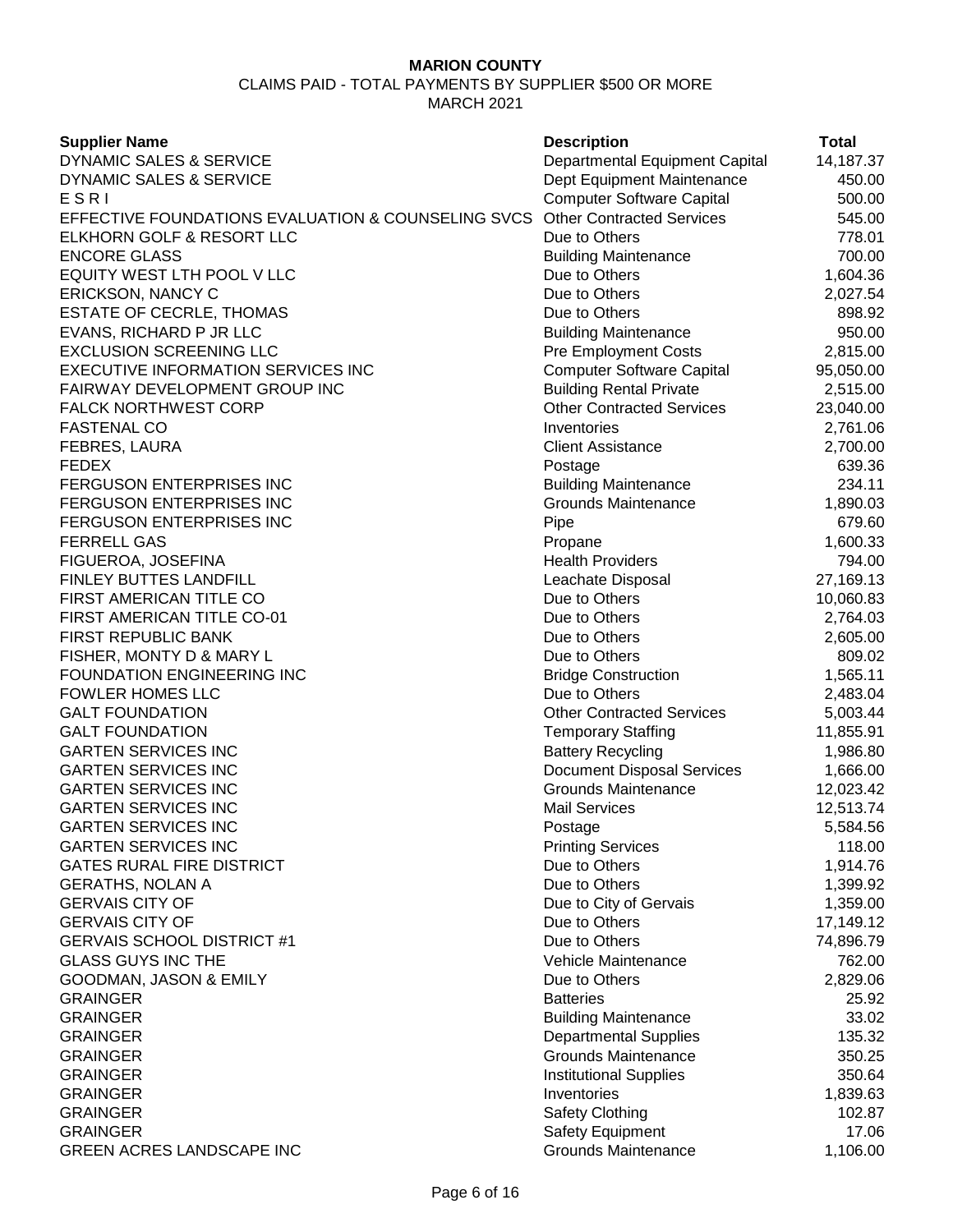MARCH 2021

| <b>Supplier Name</b>                                 | <b>Description</b>                   | Total        |
|------------------------------------------------------|--------------------------------------|--------------|
| <b>GREYSTONE TACTICAL</b>                            | Due to Others                        | 53.99        |
| <b>GREYSTONE TACTICAL</b>                            | Uniforms and Clothing                | 1,662.65     |
| HARDEN PSYCHOLOGICAL ASSOCIATES PC                   | <b>Pre Employment Costs</b>          | 585.00       |
| HARPER HOUF PETERSON RIGHELLIS INC                   | <b>Road Construction</b>             | 46,364.28    |
| HART INTERCIVIC INC                                  | <b>Computer Hardware Capital</b>     | 89,385.00    |
| HART INTERCIVIC INC                                  | <b>Computer Software Maintenance</b> | 62,500.00    |
| <b>HART WAGNER LLP</b>                               | <b>Legal Services</b>                | 588.00       |
| HENDERSON, CONSTANCE LLC                             | <b>Medical Services</b>              | 7,950.00     |
| HERREN, KEVIN                                        | Road Construction                    | 1,800.00     |
| <b>HIV ALLIANCE</b>                                  | <b>Other Contracted Services</b>     | 17,268.99    |
| HOME DEPOT PRO-SUPPLYWORKS                           | <b>Institutional Supplies</b>        | 1,598.00     |
| HOME DEPOT PRO-SUPPLYWORKS                           | <b>Janitorial Supplies</b>           | 3,055.54     |
| <b>HUBBARD CITY OF</b>                               | Due to City of Hubbard               | 1,401.51     |
| <b>HUBBARD CITY OF</b>                               | Due to Others                        | 19,638.36    |
| HUBBARD RURAL FIRE DISTRICT                          | Due to Others                        | 13,814.52    |
| HUGHES, MARTHA E & GLEN R                            | Due to Others                        | 3,048.69     |
| <b>IDANHA DETROIT RURAL FIRE PROTECTION DISTRICT</b> | Due to Others                        | 3,253.75     |
| <b>IDEA LEARNING GROUP</b>                           | Training                             | 6,739.50     |
| <b>IFTC LLC</b>                                      |                                      |              |
|                                                      | <b>Building Rental Private</b>       | 1,432.91     |
| INDUSTRIAL WELDING SUPPLY INC                        | <b>Departmental Supplies</b>         | 190.50       |
| INDUSTRIAL WELDING SUPPLY INC                        | Inventories                          | 366.26       |
| INDUSTRIAL WELDING SUPPLY INC                        | <b>Safety Equipment</b>              | 106.31       |
| <b>INDY SAFETY INC</b>                               | <b>Consulting Services</b>           | 10,600.00    |
| <b>INGALLS &amp; ASSOCIATES LLC</b>                  | <b>Consulting Services</b>           | 5,000.00     |
| <b>INTERNAL REVENUE SERVICE</b>                      | Federal Income Tax Withheld          | 743,364.01   |
| <b>INTERNAL REVENUE SERVICE</b>                      | Medicare Payable EE                  | 111,244.27   |
| <b>INTERNAL REVENUE SERVICE</b>                      | Medicare Payable ER                  | 111,244.27   |
| <b>INTERNAL REVENUE SERVICE</b>                      | Social Security Payable EE           | 475,664.62   |
| <b>INTERNAL REVENUE SERVICE</b>                      | Social Security Payable ER           | 475,664.62   |
| <b>IS LIVING</b>                                     | <b>Janitorial Services</b>           | 1,873.94     |
| <b>JB CUSTOM FABRICATION LLC</b>                     | Vehicle Maintenance                  | 1,850.00     |
| <b>JB OREGON INC</b>                                 | <b>Building Maintenance</b>          | 1,010.09     |
| JEFFERSON CITY OF                                    | Due to Others                        | 7,579.48     |
| <b>JEFFERSON PARK &amp; REC DISTRICT</b>             | Due to Others                        | 2,863.70     |
| JEFFERSON RURAL FIRE PROTECTION DISTRICT             | Due to Others                        | 16,923.87    |
| JEFFERSON SCHOOL DISTRICT 14J                        | Due to Others                        | 67,787.58    |
| JEFFERSON SCHOOL DISTRICT 14J                        | Juvenile Restitution                 | 174.96       |
| JENSEN, BETHANY K                                    | <b>Medical Services</b>              | 11,300.00    |
| JENSEN, NANCY V & JOHN V                             | Due to Others                        | 1,756.93     |
| JOHN DEERE FINANCIAL                                 | Inventories                          | 4,652.09     |
| JONES, JAMES L & VIRGINIA A                          | Due to Others                        | 5,073.44     |
| JTI SUPPLY INC                                       | Departmental Equipment Capital       | 8,800.00     |
| <b>JUSTICE BENEFITS INC</b>                          | Special Programs Other               | 4,945.80     |
| K & E ROCK PRODUCTS LLC                              | <b>Crushed Rock</b>                  | 2,631.95     |
| <b>KAISER PERMANENTE</b>                             | <b>Dental Insurance Premiums</b>     | 82,308.30    |
| KAISER PERMANENTE                                    | <b>Health Insurance Premiums</b>     | 1,138,281.21 |
| <b>KAISER PERMANENTE</b>                             | <b>Laboratory Services</b>           | 800.00       |
| KARCHER NORTH AMERICA INC                            | <b>Batteries</b>                     | 1,176.00     |
| KARCHER NORTH AMERICA INC                            | Dept Equipment Maintenance           | 512.92       |
| KATH, TAYLOR J                                       | Due to Others                        | 2,873.11     |
| KEEFE COMMISSARY NETWORK LLC                         | <b>Institutional Supplies</b>        | 3,816.02     |
| KEEFE COMMISSARY NETWORK LLC                         | <b>Medical Supplies</b>              | 441.62       |
| <b>KEIZER CITY OF</b>                                | Due to Others                        | 124,014.15   |
|                                                      |                                      |              |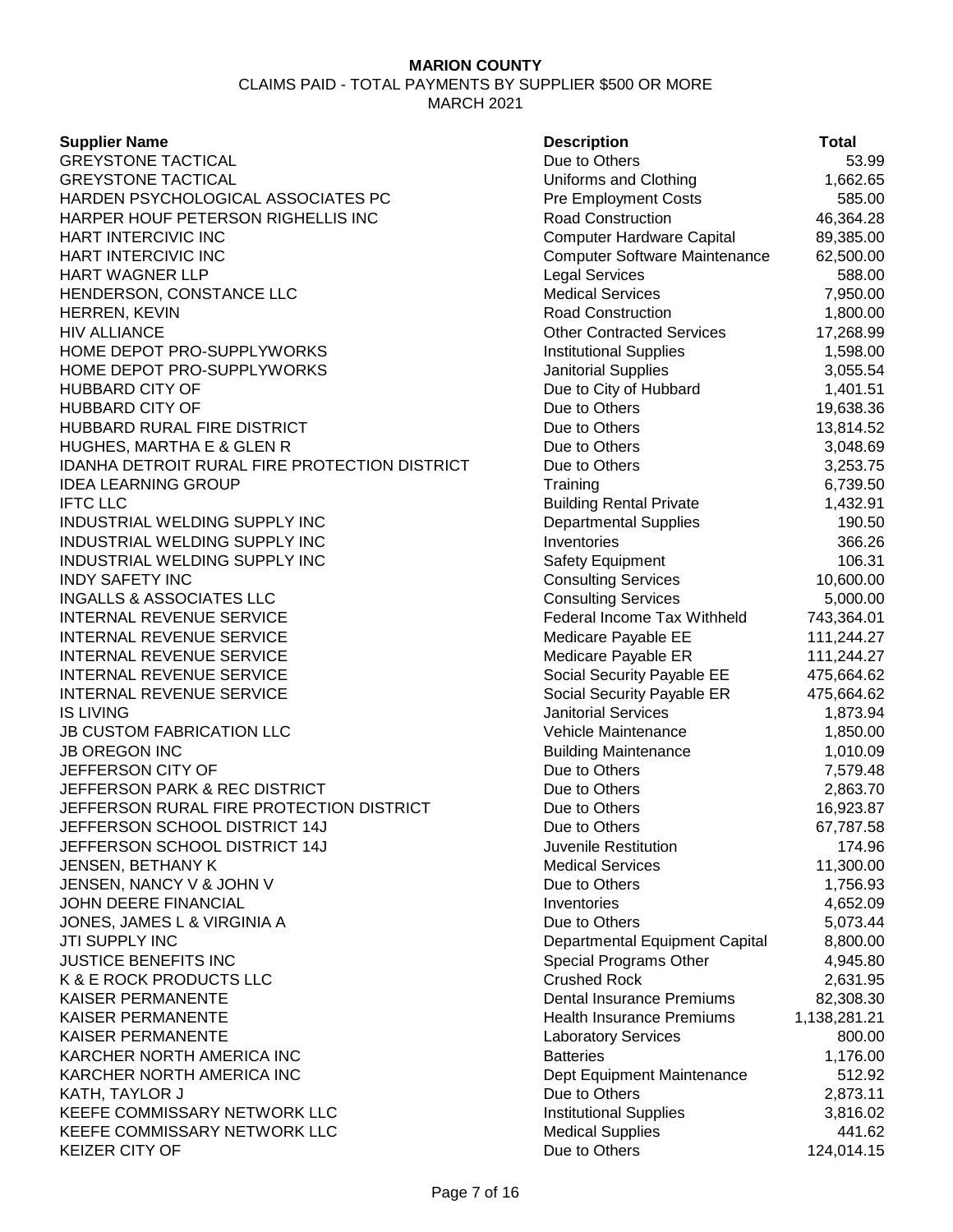CLAIMS PAID - TOTAL PAYMENTS BY SUPPLIER \$500 OR MORE MARCH 2021

#### **Supplier Name**

| <b>Supplier Name</b>           | <b>Description</b>                   | <b>Total</b> |
|--------------------------------|--------------------------------------|--------------|
| <b>KEIZER CITY OF</b>          | <b>Structural Permits</b>            | 796.69       |
| KEIZER FIRE DISTRICT           | Due to Others                        | 109,085.75   |
| KEIZER OUTDOOR POWER EQUIP     | <b>Field Supplies</b>                | 214.40       |
| KEIZER OUTDOOR POWER EQUIP     | Inventories                          | 47.60        |
| KEIZER OUTDOOR POWER EQUIP     | Parts                                | 63.55        |
| KEIZER OUTDOOR POWER EQUIP     | <b>Small Departmental Equipment</b>  | 1,601.28     |
| KEIZER OUTDOOR POWER EQUIP     | <b>Small Tools</b>                   | 139.95       |
| KEIZER ROAD APARTMENTS LLC     | <b>Client Assistance</b>             | 1,386.50     |
| KEYBANK NATIONAL ASSN          | <b>Accounting Services</b>           | 219.11       |
| KEYBANK NATIONAL ASSN          | <b>County HSA Contributions</b>      | 4,500.00     |
| KEYBANK NATIONAL ASSN          | Pre Tax HSA Contributions            | 22,610.60    |
| KHOURY DEVELOPMENT LLC         | <b>Building Rental Private</b>       | 12,701.73    |
| KLUG, MELODY ANNE              | <b>Medical Services</b>              | 3,375.00     |
| KNAKAL, RICHARD R & REBECCA L  | Due to Others                        | 1,754.46     |
| KNIFE RIVER CORP - NORTHWEST   | <b>Crushed Rock</b>                  | 1,233.99     |
| KRAUSCHE, TRAUDEL              | Due to Others                        | 1,153.82     |
| KRAVITZ, NATHANIEL             | <b>Medical Services</b>              | 9,100.00     |
| KUCEY, MARK & RANDA J          | Due to Others                        | 3,666.07     |
| L N CURTIS & SONS              | <b>Small Departmental Equipment</b>  | 7,863.21     |
| <b>LAMONT LAW</b>              | Due to State Ct Conciliation         | 1,600.00     |
| LANCOUR, EUGENE J & LINDA C    | Due to Others                        | 4,529.66     |
| <b>LANDMARK FORD INC</b>       | Inventories                          | 1,018.81     |
| LANE COUNTY, OR                | <b>Bridge Construction</b>           | 838.64       |
| LANE, JAMES E                  | Due to Others                        | 2,722.54     |
| LAROCK, PATRICIA B             | Due to Others                        | 4,951.86     |
| LAW OFFICE OF KATE HALL LLC    | Due to State Ct Conciliation         | 5,070.00     |
| LAWRENCES AUTO PARTS INC       | Inventories                          | 2,041.86     |
| <b>LEHR AUTO</b>               | Automobiles                          | 1,403.41     |
| <b>LEHR AUTO</b>               | Vehicle Maintenance                  | 2,833.75     |
| LES SCHWAB TIRE CENTER         | Inventories                          | 5,048.05     |
| LES SCHWAB TIRE CENTER         | Vehicle Maintenance                  | 4,292.39     |
| <b>LEXISNEXIS</b>              | Publications                         | 410.20       |
| <b>LEXISNEXIS</b>              | <b>Subscription Services</b>         | 1,367.00     |
| LEXISNEXIS RISK SOLUTIONS      | <b>Computer Software Maintenance</b> | 1,442.00     |
| LI, JIN FENG                   | Due to Others                        | 5,295.94     |
| <b>LIBERTY HOUSE</b>           | <b>Social Services</b>               | 15,712.58    |
| <b>LIBERTY HOUSE</b>           | Witnesses                            | 742.50       |
| LILE INTERNATIONAL COMPANIES   | Remodels and Site Improvements       | 1,009.86     |
| <b>LINN BENTON LINCOLN ESD</b> | Due to Others                        | 1,262.54     |
| LITSEY, ROY T                  | Due to Others                        | 4,618.46     |
| LLOYD, MEGHAN J                | Due to Others                        | 2,358.01     |
| LOBERG, LANCE MD               | <b>Medical Services</b>              | 14,500.00    |
| LOCUMTENENS.COM LLC            | <b>Medical Services</b>              | 49,931.13    |
| LONGBOTTOM COFFEE & TEA INC    | Inventories                          | 1,031.52     |
| LOOMIS                         | <b>Armored Car Services</b>          | 3,869.01     |
| <b>L-SOFT SWEDEN AB</b>        | <b>Computer Software Maintenance</b> | 2,800.00     |
| LUIS'S TAQUERIA LLC            | <b>Client Assistance</b>             | 7,026.45     |
| LUTY, JEFFREY A MD             | <b>Medical Services</b>              | 7,175.00     |
| MADRIZ, JOSE LUIS              | Due to Others                        | 701.02       |
| MAGELLAN ADVISORS LLC          | <b>Other Contracted Services</b>     | 7,140.00     |
| MAIN AUTO BODY INC             | Vehicle Maintenance                  | 7,081.44     |
| MALLORY SAFETY & SUPPLY LLC    | Inventories                          | 4,065.73     |
| MARC NELSON OIL PRODUCTS INC   | Inventories                          | 4.761.58     |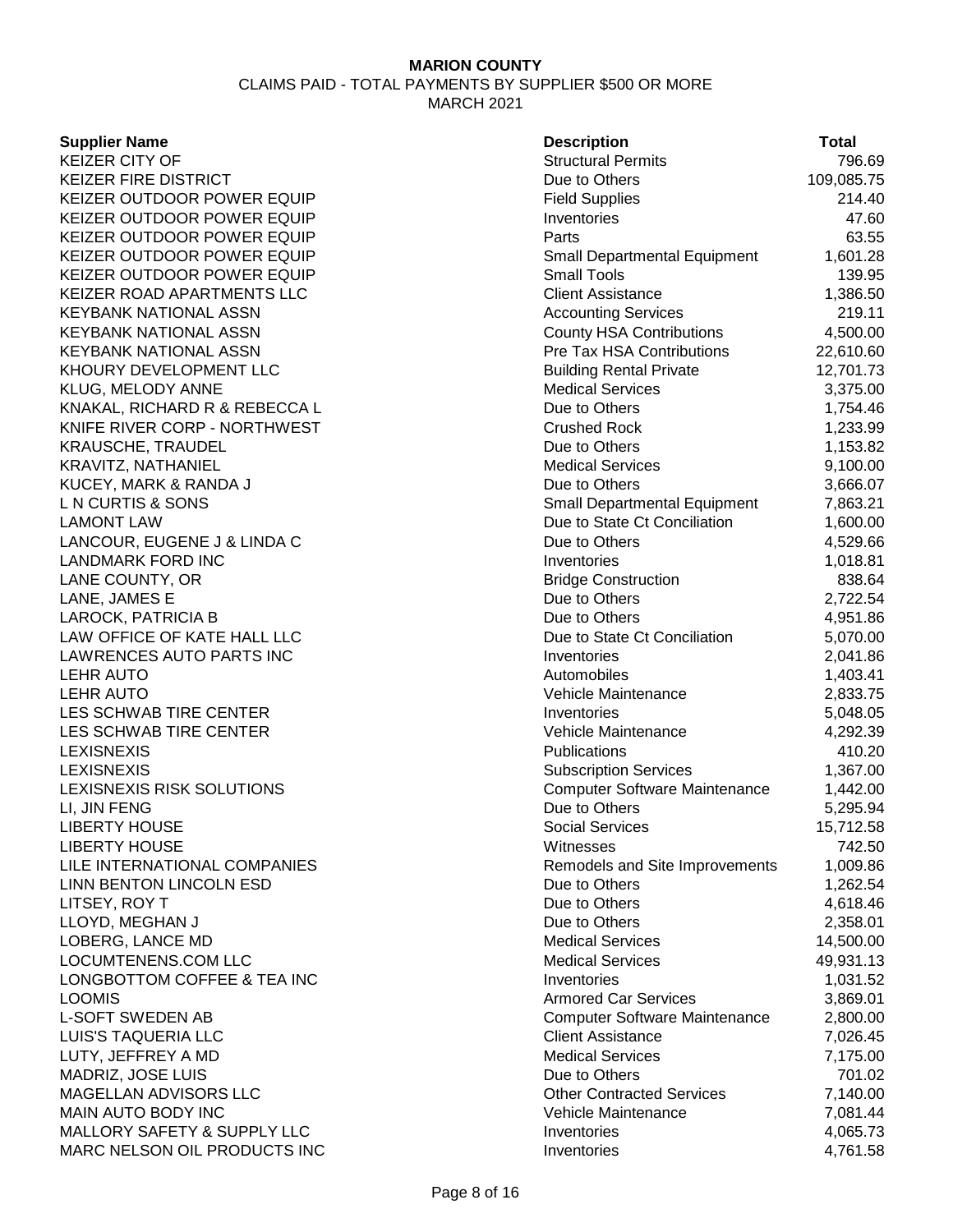CLAIMS PAID - TOTAL PAYMENTS BY SUPPLIER \$500 OR MORE MARCH 2021

**Supplier Name Description Total** MARION COUNTY BAR ASSN **Dues and Memberships** 1,560.00 MARION COUNTY DISTRICT ATTORNEY Witness Mileage Reimbursement 282.00 MARION COUNTY DISTRICT ATTORNEY Witnesses 295.00 MARION COUNTY FIRE DISTRICT #1 Due to Others 158,539.17 MARION RESOURCE RECOVERY FACILITY LLC Transfer Station Contracts 71,385.27 MARION SOIL & WATER CONSERVATION DISTRICT Due to Others 25,989.79 MARTINMAAS, TARA L Due to Others 2,612.62 MATTHEWS DESIGN & CONSTRUCTION GALLY STRUCTURE STRUCTURE STRUCTION STRUCTURE STRUCTURE STRUCTURE STRUCTURE STR MAXXUM MARINE **Small Departmental Equipment** 2,709.74 MAYFIELD, LISA **Due to State Ct Conciliation** 5,536.00 MBZ INDUSTRIAL INC **Example 2,461.90** Field Supplies **Field Supplies** 2,461.90 MCANDREW, MARK J Due to Others 1,208.93 MCCOY FREIGHTLINER Vehicle Maintenance 2,112.09 MCGILCHRIST URBAN RENEWAL DUE 10 Due to Others 17,924.33 MCKESSON MEDICAL-SURGICAL INC **Medical Supplies** 3,375.89 MCKIBBEN, KRISTINE 2.157.88 MCMAHAN, MICHAEL D JR & Due to Others 1,241.39 MCNARY HEIGHTS APARTMENTS #761 Client Assistance 1,265.00 MEAD, MICHAEL D & MARIE L DUE 1,117.48 MERCADO LAS CARMELITAS CORP Community Education Services 5,000.00 MERIDIAN NATIONAL TITLE **The Contract of the Community Contract Contract Contract Contract Contract Contract Contract Contract Contract Contract Contract Contract Contract Contract Contract Contract Contract Contract Contr** METLIFE Vol Home and Auto Insurance 2,992.63 METROPRESORT INC Mail Services 512.37 METROPRESORT INC Postage 347.30 MFD COMMUNITIES RES CTR **DUE 10 ASSESSED ASSESSED AT A COMMUNITIES RES CTR**  $\overline{973.67}$ MID VALLEY REP PAYEE **Accounting Services** 3,690.00 MID-VALLEY LITERACY CENTER Client Assistance 641.00 MID-WILLAMETTE VALLEY COG **A CONTRACT CONTRACT CONTRACTED SERVICES** 1,914.00 MID-WILLAMETTE VALLEY COMMUNITY ACTION AGENCY INC Social Services 6,274.97 MID-WILLAMETTE VALLEY CRC CABLE CABLE CABLE ACCESS Services 12.030.36 MILEY, WAYNE L & KATHLEEN M Due to Others 1,211.84 MILL CITY CITY OF **DUE 1,976.12** Due to Others 1,976.12 MILL CITY FIRE DISTRICT **CONSERVERS** DUE to Others 1,337.44 MILL CREEK URBAN RENEWAL **Example 24,092.02** Due to Others 24,092.02 MILLER, JAMES F Medical Services 13,650.00 MILLER, RONDA 2,614.90 MILLER, SOPHIA C Due to Others 1,076.25 MJ COUNSELING & CONSULTING CONSULTING CONSULTING CONSULTING CONSULTING CONSULTING CONSULTING CONSULTING CONSULTING MMSGS 2,333.06 MODA HEALTH PLAN INC **Notify 18the Struck Control Control** Dental Insurance Premiums 177,214.63 MODERN BUILDING SYSTEMS INC<br>
Building Rental Private 1,357.70 MOKUM SOLUTIONS INC **Computer Software Maintenance** 4,480.00 MOREHEAD, JUDITH A **CONTRACTED ASSESSED ASSESSED** Other Contracted Services 2,400.00 MOSS ADAMS LLP **Audit Services** 14,140.00 MSDSONLINE INC 5,999.00 MT ANGEL CITY OF **DUE 10 ANGEL CITY OF ANGEL CITY OF** DUE TO DUE to City of Mt Angel 219.66 MT ANGEL CITY OF **DUE 19, 19,188.61** Due to Others 19,188.61 MT ANGEL CITY OF STRUCTURE 1,880.49 MT ANGEL FIRE DISTRICT **Due to Others** 10,770.85 MT ANGEL SCHOOL DISTRICT #91 Due to Others Due to Others 51,951.17 MULTIVERSE INTERPRETING INC **INTERPRETING** INC MURRAY, JUSTIN L  $\begin{array}{ccc} 3,900.00 \end{array}$ MURRAYSMITH INC **Engineering Services** 540.00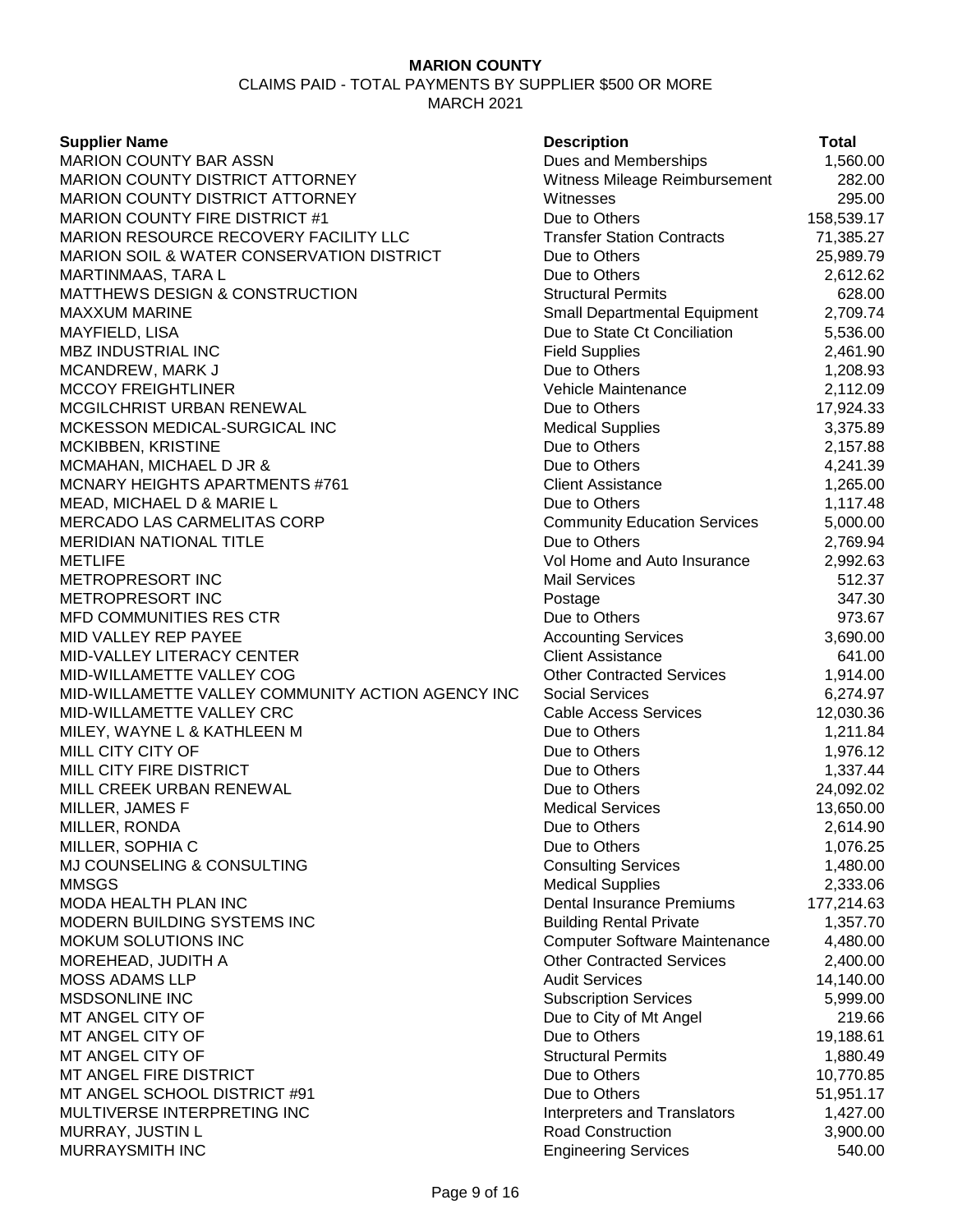CLAIMS PAID - TOTAL PAYMENTS BY SUPPLIER \$500 OR MORE MARCH 2021

#### **Supplier Name**

| <b>Supplier Name</b>                 | <b>Description</b>                    | <b>Total</b> |
|--------------------------------------|---------------------------------------|--------------|
| NANDALE DRIVE LLC                    | <b>Right of Way</b>                   | 1,654.00     |
| NANDALE DRIVE LLC                    | Road Construction                     | 1,746.00     |
| NATIONAL INTERPRETING SERVICE INC    | <b>Interpreters and Translators</b>   | 630.00       |
| NAT'L COUNCIL JUV & FAMILY CT JUDGES | Training                              | 6,545.00     |
| NICOLAI, RUSSELL T                   | Due to Others                         | 2,609.77     |
| <b>NOBLE WORKS</b>                   | Uniforms and Clothing                 | 1,856.10     |
| NORTH COAST ELECTRIC                 | <b>Electrical Supplies</b>            | 618.00       |
| NORTH GATEWAY URBAN RENEWAL          | Due to Others                         | 71,529.33    |
| NORTH MARION SCHOOL DISTRICT #15     | Due to Others                         | 138,746.58   |
| NORTH SANTIAM SCHOOL DISTRICT #29J   | Due to Others                         | 357,736.70   |
| NORTHERN SAFETY CO INC               | <b>Safety Equipment</b>               | 589.22       |
| NORTHSIDE ELECTRIC                   | Grounds Maintenance                   | 650.20       |
| NORTHSIDE ELECTRIC                   | <b>Other Contracted Services</b>      | 375.43       |
| NORTHWEST HUMAN SERVICES INC         | <b>Health Providers</b>               | 8,167.25     |
| NORTHWEST NATURAL GAS CO             | <b>Natural Gas</b>                    | 26,556.42    |
| NORTHWEST RENTAL MANAGEMENT LLC      | <b>Client Assistance</b>              | 1,845.60     |
| NOWNING, SCOTTY W & IVIS O           | Due to Others                         | 10,801.20    |
| NRC ENVIRONMENTAL SERVICES INC       | Hazardous Waste Disposal              | 5,500.09     |
| <b>NUB HUB LLC</b>                   | <b>Building Rental Private</b>        | 97,818.19    |
| OLDCASTLE PRECAST INC                | <b>Building Materials</b>             | 632.00       |
| ONE CALL CONCEPTS INC                | <b>Other Contracted Services</b>      | 602.40       |
| <b>ONPLAN CONSULTING</b>             | <b>Computer Software Capital</b>      | 24,338.00    |
| ORANGE COAST LENDER SERVICES         | Due to Others                         | 6,351.33     |
| OREGON CORRECTIONS ENTERPRISES       | <b>Small Departmental Equipment</b>   | 21,590.00    |
| OREGON CORRECTIONS ENTERPRISES       | <b>Small Office Equipment</b>         | 666.00       |
| OREGON DEPT OF HUMAN SERVICES        | <b>Medicaid Fees</b>                  | 74,884.49    |
| OREGON DEPT OF HUMAN SERVICES        | <b>Other Reimbursements</b>           | 51,049.00    |
| OREGON DEPT OF JUSTICE               | <b>Legal Services</b>                 | 192.60       |
| OREGON DEPT OF JUSTICE               | Wage Attachment                       | 20,477.19    |
| OREGON DEPT OF REVENUE               | <b>Accounting Services</b>            | 125.00       |
| OREGON DEPT OF REVENUE               | Due to Others                         | 562.53       |
| OREGON DEPT OF REVENUE               | Miscellaneous Expense                 | 14.02        |
| OREGON DEPT OF REVENUE               | Permits                               | 245.00       |
| OREGON DEPT OF REVENUE               | <b>State Assessments</b>              | 100,683.92   |
| OREGON DEPT OF REVENUE               | <b>State Court Facilities Account</b> | 188.47       |
| OREGON DEPT OF REVENUE               | State Income Tax Withheld             | 499,874.78   |
| OREGON DEPT OF REVENUE               | State LEMLA                           | 111.00       |
| OREGON DEPT OF REVENUE               | <b>State Police</b>                   | 3,447.51     |
| OREGON DEPT OF REVENUE               | Weighmaster                           | 30,569.27    |
| OREGON DEPT OF TRANSPORTATION        | <b>Client Assistance</b>              | 84.00        |
| OREGON DEPT OF TRANSPORTATION        | <b>COVP Transp Permits County</b>     | 11,328.75    |
| OREGON DEPT OF TRANSPORTATION        | Ferries                               | 543.47       |
| OREGON DEPT OF TRANSPORTATION        | Non COVP State Permits                | 44.00        |
| OREGON DEPT OF TRANSPORTATION        | <b>Other Contracted Services</b>      | 5,984.54     |
| OREGON DEPT OF TRANSPORTATION        | Other Investigations                  | 75.55        |
| OREGON DEPT OF TRANSPORTATION        | Permits                               | 150.00       |
| OREGON DEPT OF TRANSPORTATION        | <b>Pre Employment Costs</b>           | 3.50         |
| OREGON DEPT OF TRANSPORTATION        | <b>Road Construction</b>              | 713.56       |
| OREGON DEPT OF TRANSPORTATION        | Safety Improvements                   | 146.88       |
| OREGON DEPT OF TRANSPORTATION        | <b>Subscription Services</b>          | 33.65        |
| OREGON DEPT OF TRANSPORTATION        | <b>Traffic Signal Electricity</b>     | 395.10       |
| OREGON DEPT OF TRANSPORTATION        | <b>Traffic Signal Maintenance</b>     | 995.91       |
| OREGON DEPT OF TRANSPORTATION        | <b>Traffic Signals</b>                | 35.38        |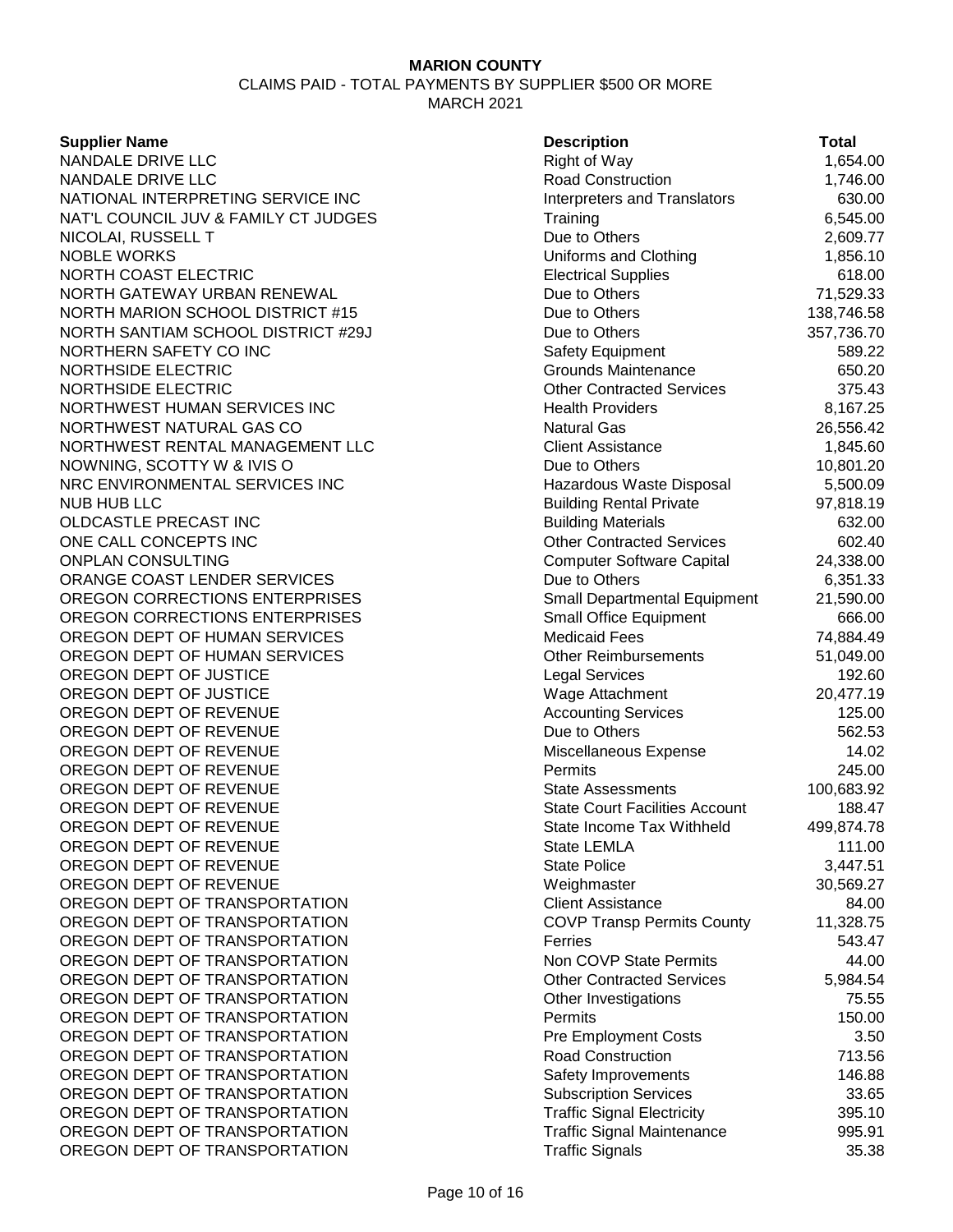CLAIMS PAID - TOTAL PAYMENTS BY SUPPLIER \$500 OR MORE MARCH 2021

#### **Supplier Name**

OREGON FARM BUREAU FEDERATION OREGON HEALTH AUTHORITY OREGON HEALTH AUTHORITY OREGON HEALTH AUTHORITY OREGON HEALTH AUTHORITY OREGON LOCK & ACCESS INC OREGON LOCK & ACCESS INC OREGON ST DEPT OF CONSUMER & BUSINESS SVCS OREGON ST DEPT OF CONSUMER & BUSINESS SVCS **OREGON STATE BAR** OREGON STATE DEPT OF ADMIN SERVICES OREGON STATE DEPT OF ADMIN SERVICES OREGON STATE DEPT OF ADMIN SERVICES OREGON STATE DEPT OF ADMIN SERVICES OREGON STATE DEPT OF ADMIN SERVICES OREGON STATE DEPT OF ENV QUALITY OREGON STATE DEPT OF ENV QUALITY OREGON STATE DEPT OF FORESTRY OREGON STATE HOSPITAL OREGON STATE POLICE **OUTLAND, KATHY LCSW** OVERHEAD DOOR CO OF SALEM OXFORD HOUSE BRECKENRIDGE **OXFORD HOUSE GRAHAM** OXFORD HOUSE HERITAGE COURT **OXFORD HOUSE KENOBI OXFORD HOUSE LEGACY OXFORD HOUSE LEGACY** OXFORD HOUSE LIBBYS LOFT OXFORD HOUSE LIBBYS LOFT OXFORD HOUSE MARION OXFORD HOUSE ROYAL PARK OXFORD HOUSE SILVERTON OXFORD HOUSE SILVERTON **OXFORD HOUSE TRINITY OXFORD HOUSE TRINITY** P G E City Operations and St Lights 24,695.57 P G E Electricity 119,502.34 P G E Traffic Signal Electricity 2,714.44 **P&M AUTOMOTIVE INC** P&M AUTOMOTIVE INC PACIFIC EDGE DEVELOPMENT PACIFIC NW DOOR & HARDWARE-01 PACIFIC POWER **PACIFIC POWER PACIFIC POWER** PACIFIC SANITATION INC PACIFIC SANITATION INC PACIFIC TRUCK COLORS INC PACIFICSOURCE HEALTH PLANS PANDIT, SIDDHI & TRIVEDI, KOVID PANERA BREAD COMPANY PAQUIN, PAUL G & EUGENA L Due to Others 3,309

| <b>Description</b>                   | Total      |
|--------------------------------------|------------|
| <b>Building Rental Private</b>       | 22,980.03  |
| <b>Client Assistance</b>             | 25.00      |
| <b>Laboratory Services</b>           | 11.60      |
| <b>Other Contracted Services</b>     | 100.00     |
| Vaccines                             | 4,394.67   |
| <b>Building Maintenance</b>          | 94.00      |
| <b>Departmental Supplies</b>         | 1,251.61   |
| <b>Device Licenses</b>               | 1,451.52   |
| <b>Structural Permits</b>            | 22,860.67  |
| Publications                         | 1,165.00   |
| <b>Data Connections</b>              | 95.86      |
| <b>Mail Services</b>                 | 1,036.36   |
| Motor Pool Mileage                   | 8,392.80   |
| Postage                              | 1,756.33   |
| Vehicle Maintenance                  | 26.00      |
| Permits                              | 3,262.00   |
| <b>Structural Permits</b>            | 5,000.00   |
| Due to Others                        | 5,354.69   |
| <b>Building Rental Private</b>       | 4,000.00   |
| Other Investigations                 | 8,820.00   |
| Due to State Ct Conciliation         | 1,440.00   |
| <b>Building Maintenance</b>          | 1,292.64   |
| <b>Housing Subsidies</b>             | 700.00     |
| <b>Housing Subsidies</b>             | 1,275.00   |
| <b>Client Assistance</b>             | 525.00     |
| <b>Client Assistance</b>             | 900.00     |
| <b>Client Assistance</b>             | 900.00     |
| <b>Housing Subsidies</b>             | 900.00     |
| <b>Client Assistance</b>             | 400.00     |
| <b>Housing Subsidies</b>             | 800.00     |
| <b>Housing Subsidies</b>             | 595.00     |
| <b>Housing Subsidies</b>             | 1,073.00   |
| <b>Client Assistance</b>             | 400.00     |
| <b>Housing Subsidies</b>             | 400.00     |
| <b>Client Assistance</b>             | 2,640.00   |
| <b>Housing Subsidies</b>             | 1,430.00   |
| <b>City Operations and St Lights</b> | 24,695.57  |
| Electricity                          | 119,502.34 |
| <b>Traffic Signal Electricity</b>    | 2,714.44   |
| Other Investigations                 | 335.00     |
| Vehicle Maintenance                  | 175.00     |
| <b>Customer Deposits</b>             | 11,400.00  |
| Due to Others                        | 1,828.73   |
| <b>City Operations and St Lights</b> | 89.39      |
| Electricity                          | 1,416.50   |
| <b>Traffic Signal Electricity</b>    | 95.27      |
| <b>Ash Hauling Services</b>          | 43,606.22  |
| Garbage Disposal and Recycling       | 337.77     |
| Automobiles                          | 11,210.00  |
| <b>Health Insurance Premiums</b>     | 958,061.81 |
| Due to Others                        | 651.62     |
| <b>Client Assistance</b>             | 1,632.44   |
| Due to Others                        | 3 309 70   |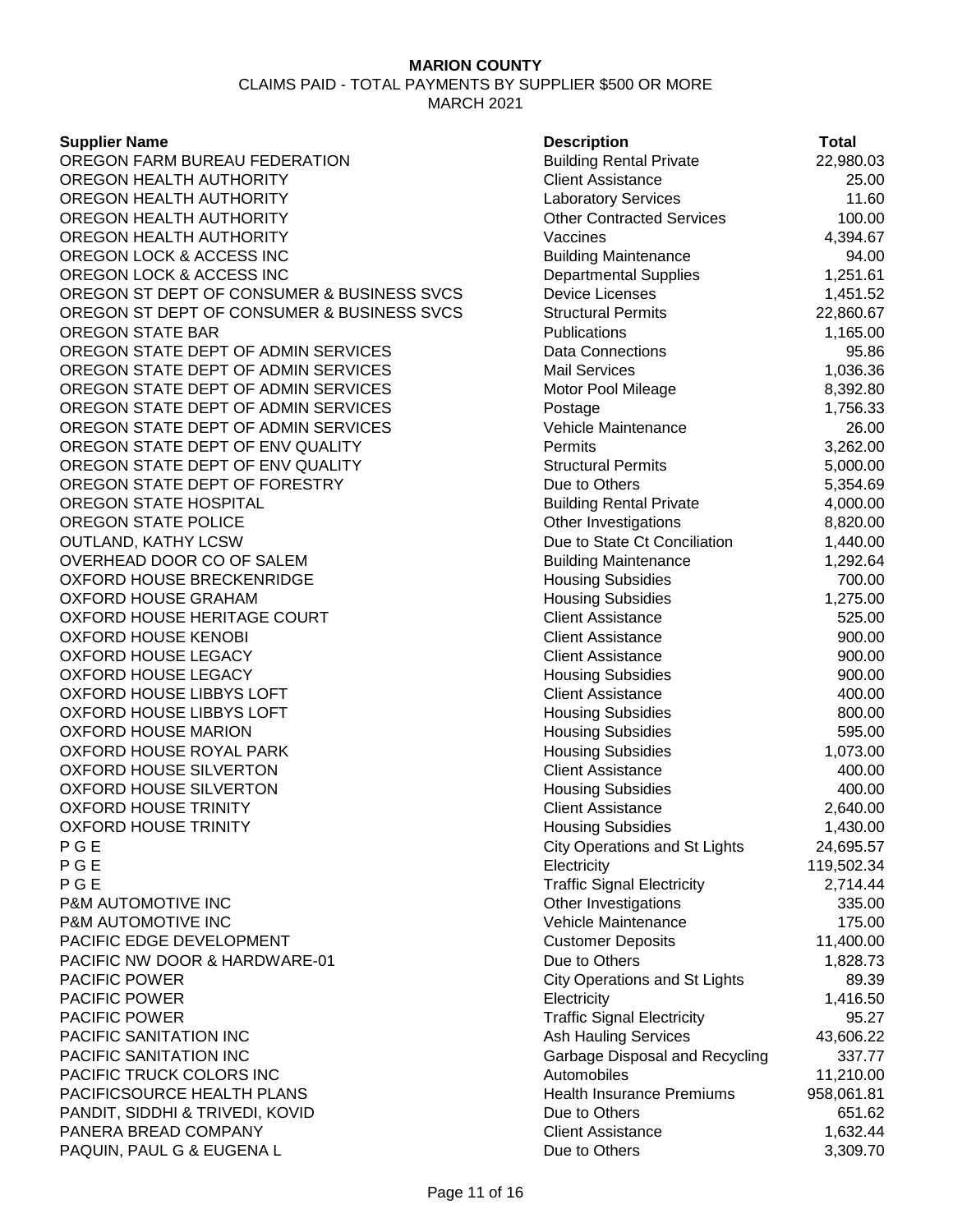| <b>Supplier Name</b>                   | <b>Description</b>                 | <b>Total</b> |
|----------------------------------------|------------------------------------|--------------|
| PARSONS, STEPHEN F II                  | Due to Others                      | 4,999.41     |
| PARTNERSHIPS IN COMMUNITY LIVING       | <b>Health Providers</b>            | 10,602.20    |
| PARTRIDGE APARTMENTS                   | <b>Client Assistance</b>           | 1,130.00     |
| PATHFINDERS OF OREGON                  | <b>Educational Supplies</b>        | 375.00       |
| PATHFINDERS OF OREGON                  | <b>Social Services</b>             | 9,444.44     |
| PAUL, RAINA                            | <b>Road Construction</b>           | 1,300.00     |
| PEDERSEN-HUSSAIN LT                    | Due to Others                      | 13,042.34    |
| PELTON PROJECT INC                     | <b>Health Providers</b>            | 58,256.04    |
| PENNYMAC LOAN SERVICES                 | Due to Others                      | 4,121.27     |
| PEREZ-HOLLAND, MARCOS                  | Youth Stipends                     | 654.25       |
| PERKINS, ROBERT M III                  | Due to Others                      | 5,304.73     |
| PETERSON MACHINERY CO                  | Inventories                        | 1,728.27     |
| PETERSON MACHINERY CO                  | Vehicle Maintenance                | 20,813.36    |
| PETERSON TRUCKS                        | Inventories                        | 279.40       |
| PETERSON TRUCKS                        | Vehicle Maintenance                | 907.30       |
| PETRE, TERI                            | <b>Building Rental Private</b>     | 2,006.00     |
| PHILLIPS, SHAWN & CHRISTI              | Due to Others                      | 2,029.47     |
| PIONEER TRUST BANK NA TRUSTEE          | <b>Building Rental Private</b>     | 22,403.82    |
| PLATT ELECTRIC SUPPLY                  | <b>Electrical Supplies</b>         | 795.22       |
| PLATT ELECTRIC SUPPLY                  | Parts                              | 118.98       |
| PLYA, PRIYATAM & GURUNG, NISMA         | Due to Others                      | 1,893.84     |
| PNP QUARRY                             | <b>Crushed Rock</b>                | 2,781.99     |
| POINT MONITOR CORPORATION              | <b>Building Maintenance</b>        | 2,045.75     |
| POLK COUNTY FIRE DISTRICT #1           | Due to Others                      | 1,036.90     |
| PORAC RETIREE MEDICAL TRUST            | <b>MCLEA Retiree Medical Trust</b> | 33,050.00    |
| POTTERS INDUSTRIES LLC                 | Inventories                        | 44,596.80    |
| PREMIER OFFICE TECHNOLOGIES INC        | <b>Transcription Services</b>      | 1,353.39     |
| PREMIUM PROPERTY MANAGEMENT INC        | <b>Building Rental Private</b>     | 13,489.14    |
| PRESIDIO NETWORKED SOLUTIONS GROUP LLC | Computer Software Maintenance      | 27,756.96    |
| PROFESSIONAL BENEFIT SERVICES INC      | <b>Insurance Admin Services</b>    | 1,951.50     |
| PROFESSIONAL BENEFIT SERVICES INC      | Pre Tax Day Care                   | 5,310.48     |
| PROFESSIONAL BENEFIT SERVICES INC      | Pre Tax Medical                    | 26,564.62    |
| PROFESSIONAL BENEFIT SERVICES INC      | Pre Tax Transportation             | 214.00       |
| PROFESSIONAL CREDIT SERVICE            | Marion Cty Justice Court Fees      | 15,530.27    |
| PROFESSIONAL CREDIT SERVICE            | <b>Recoveries from Collections</b> | 236.40       |
| PROFESSIONAL CREDIT SERVICE            | <b>Supervision Fees</b>            | 358.95       |
| PROFESSIONAL INTERPRETERS INC          | <b>Consulting Services</b>         | 80.00        |
| PROFESSIONAL INTERPRETERS INC          | Interpreters and Translators       | 822.50       |
| PROSTAR SECURITY INC                   | <b>Armored Car Services</b>        | 781.70       |
| PROSTAR SECURITY INC                   | <b>Security Services</b>           | 1,000.00     |
| PUBLIC EMPLOYEES RETIREMENT SYSTEM     | <b>PERS Employee Contribution</b>  | 451,497.36   |
| PUBLIC EMPLOYEES RETIREMENT SYSTEM     | <b>PERS Employer Contribution</b>  | 1,216,070.30 |
| PUBLIC EMPLOYEES RETIREMENT SYSTEM     | <b>PERS Police Units</b>           | 217.30       |
| PUBLIC EMPLOYEES RETIREMENT SYSTEM     | <b>PERS Suspense</b>               | 6,454.02     |
| PUBLIC EMPLOYEES RETIREMENT SYSTEM     | PERS Voluntary IAP                 | 639.77       |
| PUBLIC PARTNERSHIPS LLC                | <b>Third Party Administrators</b>  | 43,337.49    |
| QUEST DIAGNOSTICS INC                  | <b>Laboratory Services</b>         | 1,483.01     |
| QUINCY ENGINEERING INC                 | <b>Road Construction</b>           | 13,430.07    |
| R & R TREE SERVICE INC                 | <b>Grounds Maintenance</b>         | 9,000.00     |
| <b>RSD</b>                             | <b>Building Maintenance</b>        | 2,258.58     |
| <b>RSD</b>                             | <b>Departmental Supplies</b>       | 28.89        |
| RATTRAY, CHRISTOPHER & DONA            | Due to Others                      | 5,055.22     |
| RAYBURN-TILLSON, ALEXANDER LOVELL      | Due to State Ct Conciliation       | 740.00       |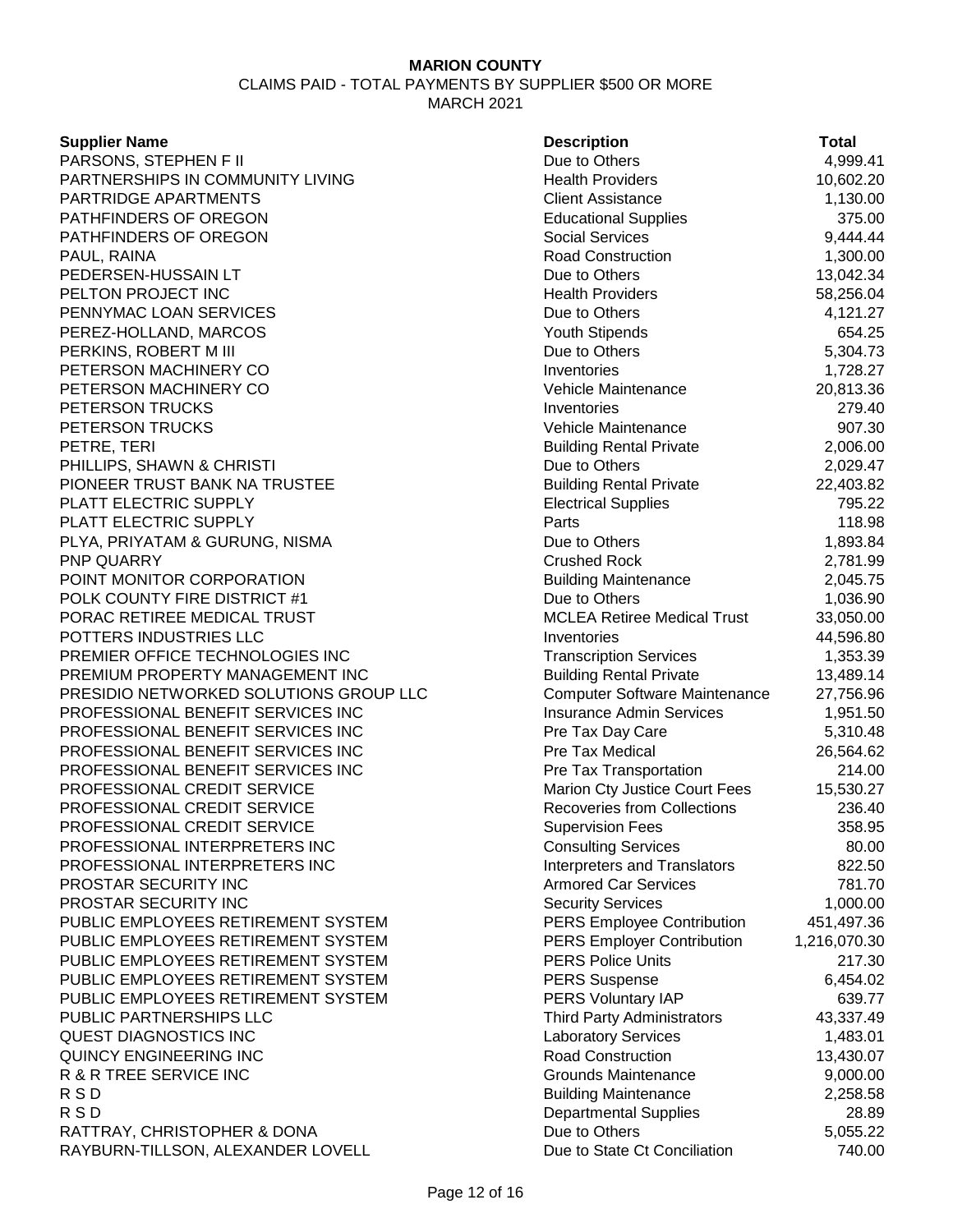#### **Supplier Name**

| <b>Supplier Name</b>              | <b>Description</b>                   | <b>Total</b> |
|-----------------------------------|--------------------------------------|--------------|
| REDWOOD TOXICOLOGY LABORATORY INC | <b>Drug Testing</b>                  | 15,682.63    |
| REDWOOD TOXICOLOGY LABORATORY INC | <b>Laboratory Services</b>           | (1,074.38)   |
| REECE COMPLETE SECURITY SOLUTIONS | <b>Building Maintenance</b>          | 4,174.36     |
| REID, RUBY U & SPENCER D          | Due to Others                        | 3,613.15     |
| REIMERS FURNITURE MFG INC         | <b>Small Office Equipment</b>        | 2,376.55     |
| REPUBLIC SERVICES INC             | Garbage Disposal and Recycling       | 8,307.83     |
| REPUBLIC SERVICES INC             | <b>Tire Hauling Services</b>         | 4,086.02     |
| REPUBLIC SERVICES INC             | <b>Transfer Station Contracts</b>    | 451,091.23   |
| RETAIL LOCKBOX INC                | <b>Bank Services</b>                 | 2,134.76     |
| RICOH USA INC                     | <b>Equipment Rental</b>              | 9,510.01     |
| RICOH USA INC                     | <b>Office Equipment Maintenance</b>  | 902.27       |
| RICOH USA INC                     | <b>Printing Services</b>             | 135.24       |
| RIDDLE, KAREN STADELE             | Due to State Ct Conciliation         | 4,960.00     |
| RITZ SAFETY LLC                   | Safety Equipment                     | 650.66       |
| RIVERBEND MATERIALS               | <b>Asphalt Concrete</b>              | 186.56       |
| RIVERBEND MATERIALS               | <b>Crushed Rock</b>                  | 1,039.04     |
| RIVERFRONT/DOWNTOWN URBAN RENEWAL | Due to Others                        | 71,948.22    |
| ROBERT HALF INTERNATIONAL INC     | <b>Accounting Services</b>           | 17,333.20    |
| ROCKWEST TRAINING CO INC          | <b>First Aid Supplies</b>            | 2,259.82     |
| RON IWASAKI HORTICULTURAL SALES   | Inventories                          | 1,600.10     |
| ROSSOL, ANNE T                    | Due to Others                        | 901.94       |
| ROWLAND, JENNIFER & KYLE          | Due to Others                        | 2,255.63     |
| ROYLE, RAY                        | <b>Other Contracted Services</b>     | 1,976.00     |
| <b>RWGI LLC</b>                   | <b>Client Assistance</b>             | 1,900.00     |
| SAFEHAVEN HUMANE SOCIETY          | <b>Veterinary Services</b>           | 770.00       |
| SAFETY-KLEEN SYSTEMS INC          | Dept Equipment Maintenance           | 1,176.50     |
| SALEM AREA MASS TRANSIT DISTRICT  | Due to Others                        | 244,099.55   |
| SALEM AREA MASS TRANSIT DISTRICT  | <b>Other Contracted Services</b>     | 3,696.00     |
| SALEM CITY OF                     | <b>City Operations and St Lights</b> | 391.42       |
| SALEM CITY OF                     | <b>Dispatch Services</b>             | 396,306.41   |
| SALEM CITY OF                     | Due to Others                        | 1,557,893.22 |
| <b>SALEM CITY OF</b>              | Garbage Disposal and Recycling       | 3,001.50     |
| <b>SALEM CITY OF</b>              | Hazardous Waste Disposal             | 9,269.00     |
| SALEM CITY OF                     | Sewer                                | 23,046.98    |
| <b>SALEM CITY OF</b>              | <b>Traffic Signal Maintenance</b>    | 2,885.03     |
| SALEM CITY OF                     | Water                                | 8,250.87     |
| <b>SALEM ELECTRIC</b>             | Electricity                          | 2,041.10     |
| <b>SALEM ELECTRIC</b>             | Mileage Reimbursement                | 1.35         |
| SALEM FIRE ALARM INC              | <b>Building Maintenance</b>          | 3,275.00     |
| <b>SALEM HEALTH</b>               | <b>Hospital Services</b>             | (391.20)     |
| SALEM HEALTH                      | <b>Laboratory Services</b>           | 898.67       |
| SALEM HEALTH                      | Meals                                | 485.50       |
| SALEM HEALTH                      | <b>Medical Services</b>              | (24.60)      |
| <b>SALEM HEALTH</b>               | <b>Pre Employment Costs</b>          | 120.00       |
| SALEM OCCUPATIONAL HEALTH CLINIC  | <b>Medical Services</b>              | 589.02       |
| SALEM OCCUPATIONAL HEALTH CLINIC  | <b>Pre Employment Costs</b>          | 1,595.00     |
| SALEM PRINTING & BLUEPRINT INC    | <b>Departmental Supplies</b>         | 383.14       |
| SALEM PRINTING & BLUEPRINT INC    | <b>Office Supplies</b>               | 58.00        |
| SALEM PRINTING & BLUEPRINT INC    | <b>Printing Services</b>             | 929.93       |
| SALEM RADIOLOGY CONSULTANTS PC    | <b>Laboratory Services</b>           | 950.00       |
| SALEM RADIOLOGY CONSULTANTS PC    | <b>XRay Services</b>                 | 966.00       |
| SALEM SELF-HELP HOUSING LLC       | <b>Building Rental Private</b>       | 1,950.00     |
| SALEM SUBURBAN FIRE DISTRICT      | Due to Others                        | 16,620.21    |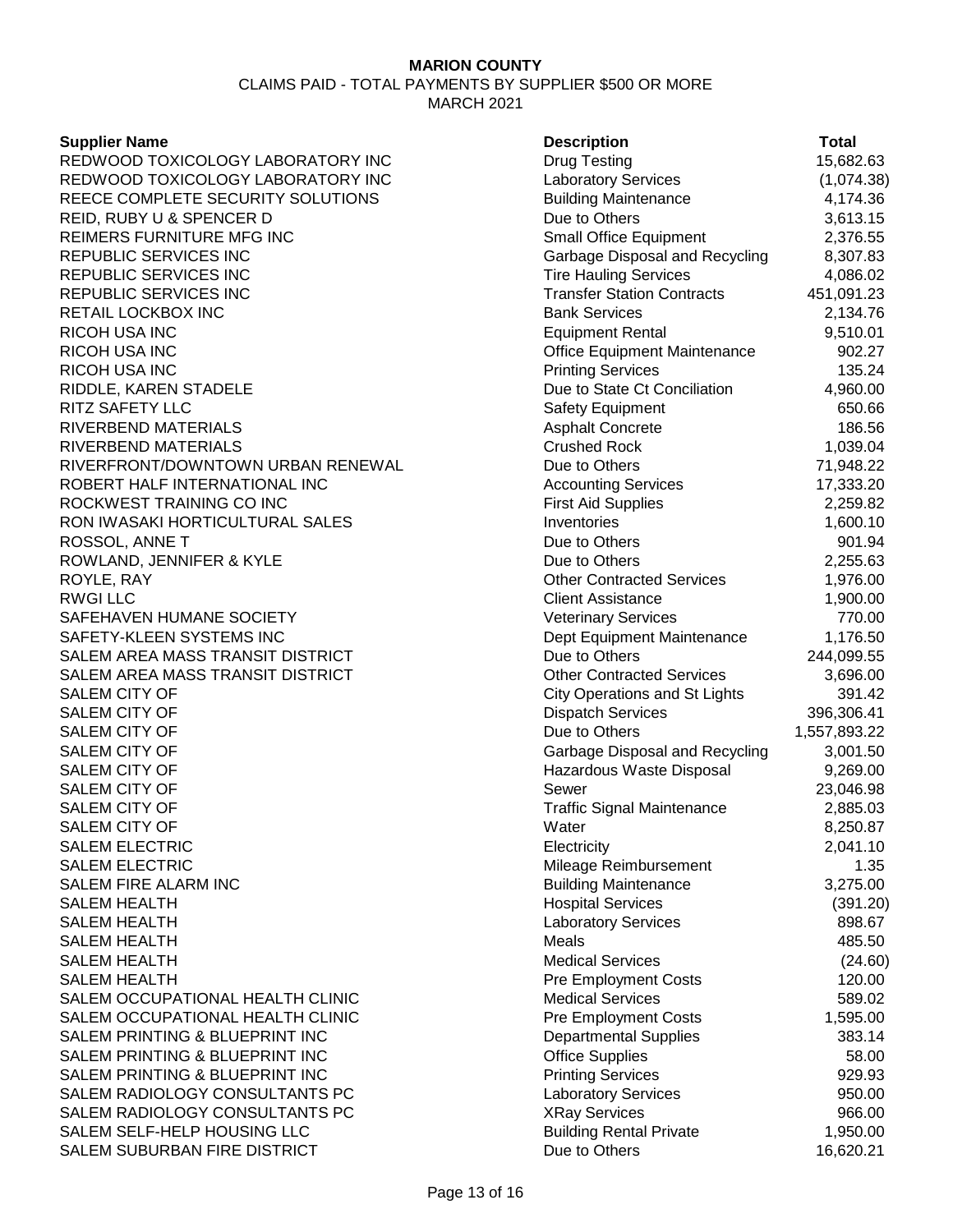## **Supplier Name Description Total** SALEM, CITY OF - UR SPECIAL DUE TO DUE TO DUE to Others 56,210.01 SALEM-KEIZER SCHOOL DISTRICT #24J Due to Others 2,897,742.63 SALES, STEVEN B 2008 1,496.74 SALVATION ARMY THE **Client Assistance** 1,760.00 SANTIAM CANYON SCHOOL DISTRICT #129J Due to Others 29,110.09 SANTIAM WATER CONTROL DISTRICT CONTROL CONTROL CONTROL CONTROL CONTROL 29.25 SANTIAM WATER CONTROL DISTRICT And Mater that water when the state of the state of the state of the state of the state of the state of the state of the state of the state of the state of the state of the state of the state SCS ENGINEERS **Consulting Services** 18,095.13 SERVICELINK Due to Others 9,735.90 SERVION And the others in the others that the Others is a set of the others of the others in the  $1,304.39$ SHELLYS HOUSE **Client Assistance** 300.00 SHELLYS HOUSE **All and Struck and Subsidies** 1,500.00 SHI INTERNATIONAL CORP Computer Software Maintenance 43,313.37 SHI INTERNATIONAL CORP Computers Non Capital (14,359.82) SHI INTERNATIONAL CORP Software 21,072.59 SHOLAR, JOHN MICHAEL **Medical Services** 10,440.00 SHORE, STANELY A  $\qquad \qquad \qquad$  Due to Others  $\qquad \qquad \qquad$  4,997.33 SIERRA, JOSE CESAR Due to Others 2,302.20 SILVER FALLS LIBRARY DISTRICT **CONSERVERS IN THE SILVER FALLS LIBRARY DISTRICT Due** to Others 18,805.89 SILVER FALLS SCHOOL DISTRICT #4J Due to Others 274,914.33 SILVERTON CITY OF **Due to City of Silverton** 235.93 SILVERTON CITY OF **DUE 10 ASSESSED ASSESSED AT A CONSTRUCT OF A CONSTRUCT OF A CONSTRUCT OF A CONSTRUCT OF A CONSTRUCT OF A CONSTRUCTION OF A CONSTRUCTION OF A CONSTRUCTION OF A CONSTRUCTION OF A CONSTRUCTION OF A CONSTRUC** SILVERTON CITY OF **CONTRACTED SERVICES** 630.00 SILVERTON RURAL FIRE DISTRICT **CONSUMING THE SILVERTON RURAL FIRE DISTRICT** Due to Others 38,171.73 SILVERTON URBAN RENEWAL DISTRICT Due to Others 16,871.88 SNYDER, PAUL J Due to Others 3,824.84 SOARING HEIGHTS RECOVERY HOMES Client Assistance 1,690.00 SOARING HEIGHTS RECOVERY HOMES **Housing Subsidies** Housing Subsidies 1,655.00 SOLIDIFI ESCROW LLC **SOLIDIFI ESCROW LLC SOLIDIFI ESCROW LLC Due to Others** 3,672.62 SONSRAY MACHINERY LLC **Inventories** Inventories 1,167.85 SOUTH WATERFRONT URBAN RENEWAL DUE TO DUE to Others T.973.58 SPARKLE CLEANERS **Laundry Services** 2,071.20 SPRINT 260.53 SPRINT And the set of the set of the set of the set of the set of the set of the set of the set of the set of the set of the set of the set of the set of the set of the set of the set of the set of the set of the set of th ST PAUL CITY OF GENERAL CONSULTER STATE CONSULTER STATE DUE to Others 557.82 ST PAUL FIRE DISTRICT And the Compact of the Compact Due to Others 4,036.44 ST PAUL SCHOOL DISTRICT #45 Due to Others 21,157.08 STANSBERY, DAVID M GALL AND RESOLUTION CONSIDERT AND DUE to Others A 4,025.76 STAPLES CONTRACT & COMMERCIAL INC **Institutional Supplies** 3,508.00 STATE OF OREGON JUDICIAL DEPT CONTROL CONTROLLER Client Assistance CONTROLLER 271.03 STATE OF OREGON JUDICIAL DEPT TRAINING TRAINING TRAINING TRAINING TRAINING TRAINING TRAINING TRAINING TRAINING STATE OF OREGON JUDICIAL DEPT Victim Restitution 613.50 STATE STREET SAW SHOP **STATE SUPPLIES AND STATE STREET** SAW SHOP STATE STREET SAW SHOP **Inventories** Inventories **140.00** STATE STREET SAW SHOP SAFET SAW SHOP SAFETY SAFETY CONTROLLER SAFETY SAFETY SAFETY SAFETY SAFETY SAFETY SAFETY STAYTON CITY OF **Building Rental Private** 200.00 STAYTON CITY OF **DUE 1,593.75** Due to City of Stayton 1,593.75 STAYTON CITY OF **DUE 12 STAYTON CITY OF** 53,817.69 STAYTON FIRE DISTRICT **STATISTICS** 25,785.83 STEIN, TERRY 3,898.60 STOREY, STEVEN 4,626.63 STREED, KATHY Due to State Ct Conciliation 2,300.00

STRONG, CONNIE M  $D$  bue to Others 2,583.61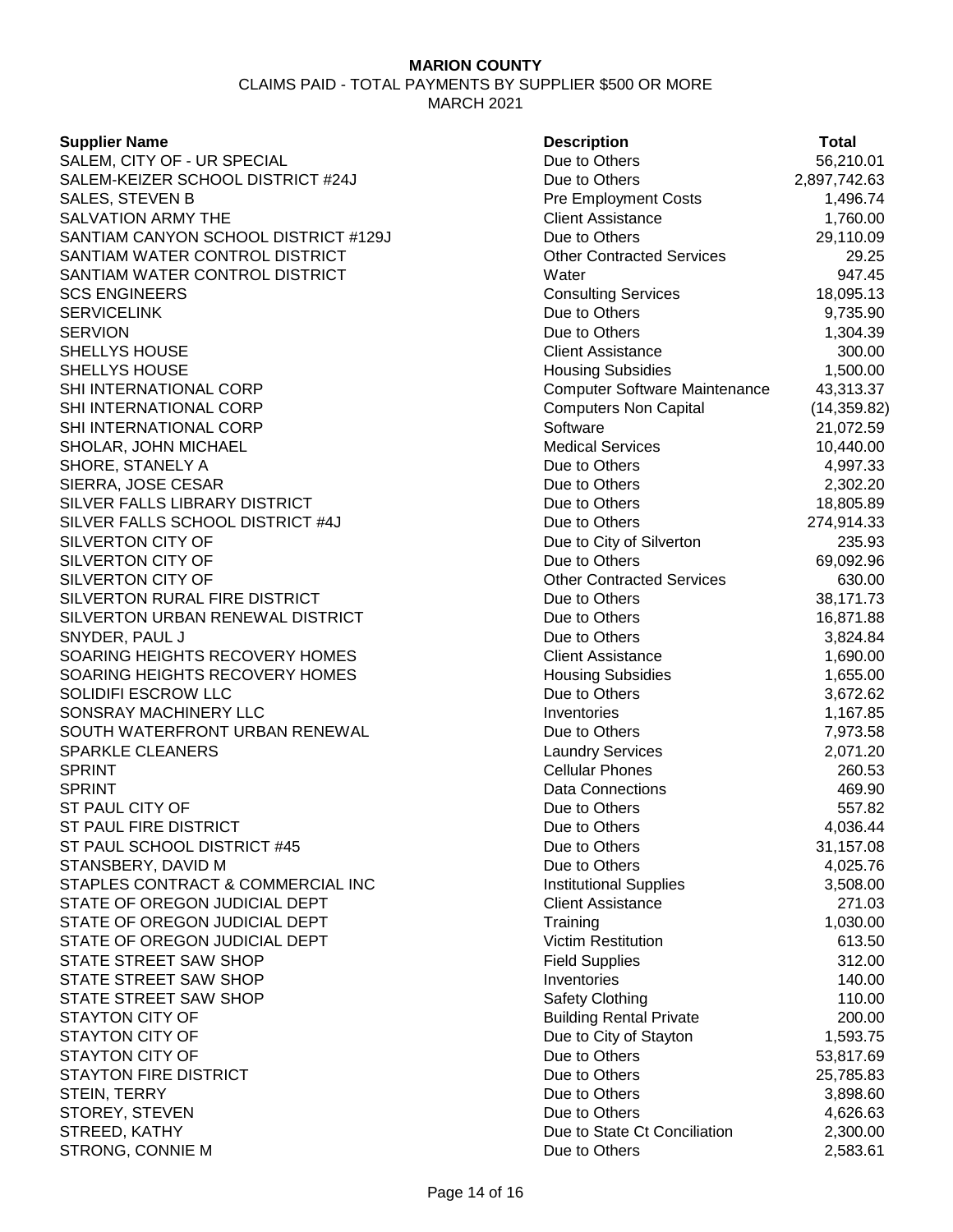**Supplier Name Description Total** SUBLIMITY CITY OF **DUE 18** SUBLIMITY CITY OF **DUE 18** SUBLIMITY CITY OF SUBLIMITY FIRE DISTRICT **SUBLIMITY FIRE DISTRICT DUE 17,817.33** SUBURBAN CHEVROLET **Automobiles** 26,386.77 SUBURBAN PROPANE LP **Propane** 2,755.44 SWIRE COCA-COLA USA **Inventories Inventories 1999 120 120 120 120 120** TAPROOT LOUNGE & CAFE COME COMMUNITY Education Services 5,000.00 TARTAGLIA, SANDY **TARTAGLIA**, SANDY **EXAMPLE 2018 12:33 TWO DUE TO Others** 790.73 TEC EQUIPMENT INC **Parts** 236.87 TECHNICAL IMAGING SYSTEMS INC<br>
Departmental Supplies 2,441.90 TELELANGUAGE INC **Interpreters and Translators** 682.20 THORNE, JEFFREY R & WHITNEY M Due to Others 569.69 and 569.69 TIMBERCRAFT HOMES INC **THE SET ON THE SET OF SET ON THE SET OF SET OF A SET OF SET OF SET OF SET OF SET OF SET O** T-MOBILE USA INC 660.00 TODD, SPENCER 1,000.00 TOTAL COMFORT WEATHERIZATION LTD Building Maintenance 6,200.00 TRACHSEL BODY & PAINT TRACHSEL BODY & PAINT TRAFFIC SAFETY SUPPLY CO **SAFETY SUPPLY CO** Safety Improvements 32,182.74 TRAFFIC SAFETY SUPPLY CO **Supering the Small Departmental Equipment** 493.72 TRANE US INC 21,300.00 TRANE US INC 6543.42 TRANE US INC Computer Software Maintenance 7,632.50 TRILLIANT PROPERTY MANAGEMENT CONSIDERITY Client Assistance TRILLIANT PROPERTY MANAGEMENT TRINITY SERVICES GROUP INC **DEPARTMENT CONSUMING TRINITY SERVICES** GROUP INC TRINITY SERVICES GROUP INC **Food Services** Food Services 121,596.05 TROJAN STORAGE OF SALEM LLC Building Rental Private 530.00 TUCKER, STEVEN A Consulting Services 4,770.00 TURNER CITY OF 16.12<br>TURNER CITY OF 16.12<br>Due to Others Due to Others 13.659.60 TURNER CITY OF **DUE TO A CITY OF A CITY OF A CITY OF A CITY** OF A CITY OF A CITY OF A CITY OF A CITY OF A CITY OF TURNER FIRE DISTRICT **THE SET ASSESSED ASSESSED ASSESSED.** Due to Others 27,294.75 TURNER URBAN RENEWAL AGENCY **Example 20 State 1 and 20 State 20 State 20 State 3 State 3 State 3 State 3 State 3 State 3 State 3 State 3 State 3 State 3 State 3 State 3 State 3 State 3 State 3 State 3 State 3 State 3 State** TVW INC 15.474.00 UNION GOSPEL MISSION OF SALEM OR **Housing Subsidies** 15,890.18 UNITED RENTALS NORTH AMERICA INC<br>
Equipment Rental 10,672.22 UNITED RENTALS NORTH AMERICA INC Field Supplies 152.00 UNITED RENTALS NORTH AMERICA INC **INVENTION CONTROLLER IN THE SUBSET OF SALES** 58.29 UNITED WAY OF THE MID WILLAMETTE VALLEY United Way United Way 528.50 UNIVERSAL RECYCLING TECHNOLOGIES LLC Battery Recycling 24,339.58 UNIVERSAL RECYCLING TECHNOLOGIES LLC **Other Contracted Services** (1,028.50) UNIVERSITY OF OREGON **Other Contracted Services** 5,875.00 US FOODS INC Food Supplies 23.68 US FOODS INC 3,908.04 US POSTAL SERVICE **1,000.00** Postage 1,000.00 VALLEY FIRE CONTROL INC **Inventories** FOULD INVENTION Inventories **571.65** VALLEY LANDFILLS INC **Ash Hauling Services** 63,576.93 VALLEY LANDFILLS INC **Garbage Disposal and Recycling** 472.50 VERIZON WIRELESS **Cellular Phones** 21,610.38 VERIZON WIRELESS **Data Connections** 24,647.27 VLACH-ING, MICHELLE **Due to State Ct Conciliation** 6,004.00 VOLKER, JASON A & AMELIA Due to Others 5,153.04 VOYA RETIREMENT INSURANCE & ANNUITY CO 401K County Portion 84,597.27 VOYA RETIREMENT INSURANCE & ANNUITY CO 401K Employee Portion 62,128.28 VOYA RETIREMENT INSURANCE & ANNUITY CO 401K Loan Repayment 10,716.28 VOYA RETIREMENT INSURANCE & ANNUITY CO 457 Deferred Compensation 278,844.72